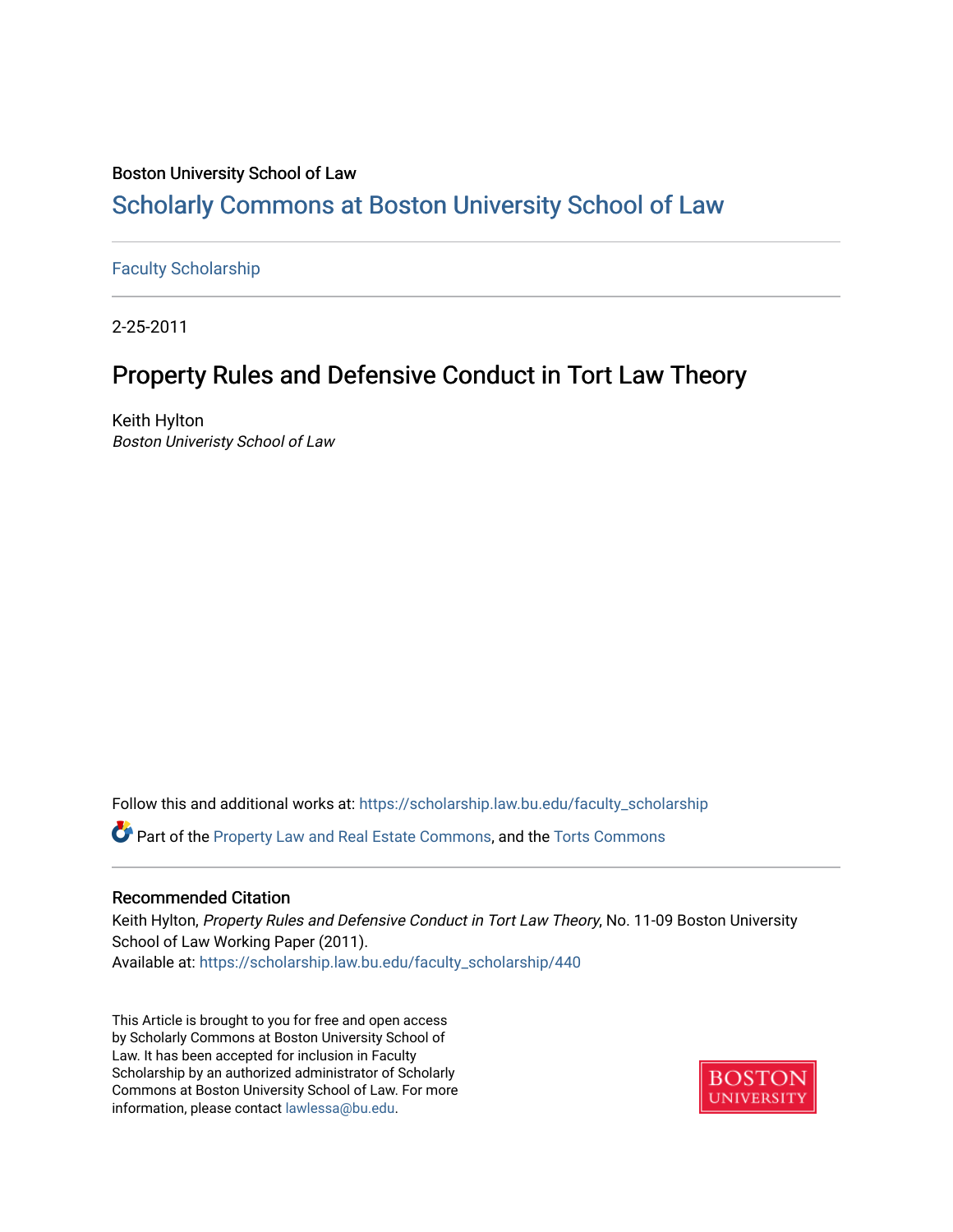

# **PROPERTY RULES AND DEFENSIVE CONDUCT IN TORT LAW THEORY**

Forthcoming, *Journal of Tort Law* (2011)

Boston University School of Law Working Paper No. 11-09 (February 25, 2011)

Keith N. Hylton

This paper can be downloaded without charge at:

http://www.bu.edu/law/faculty/scholarship/workingpapers/2011.html

Electronic copy available at: http://ssrn.com/abstract=1769864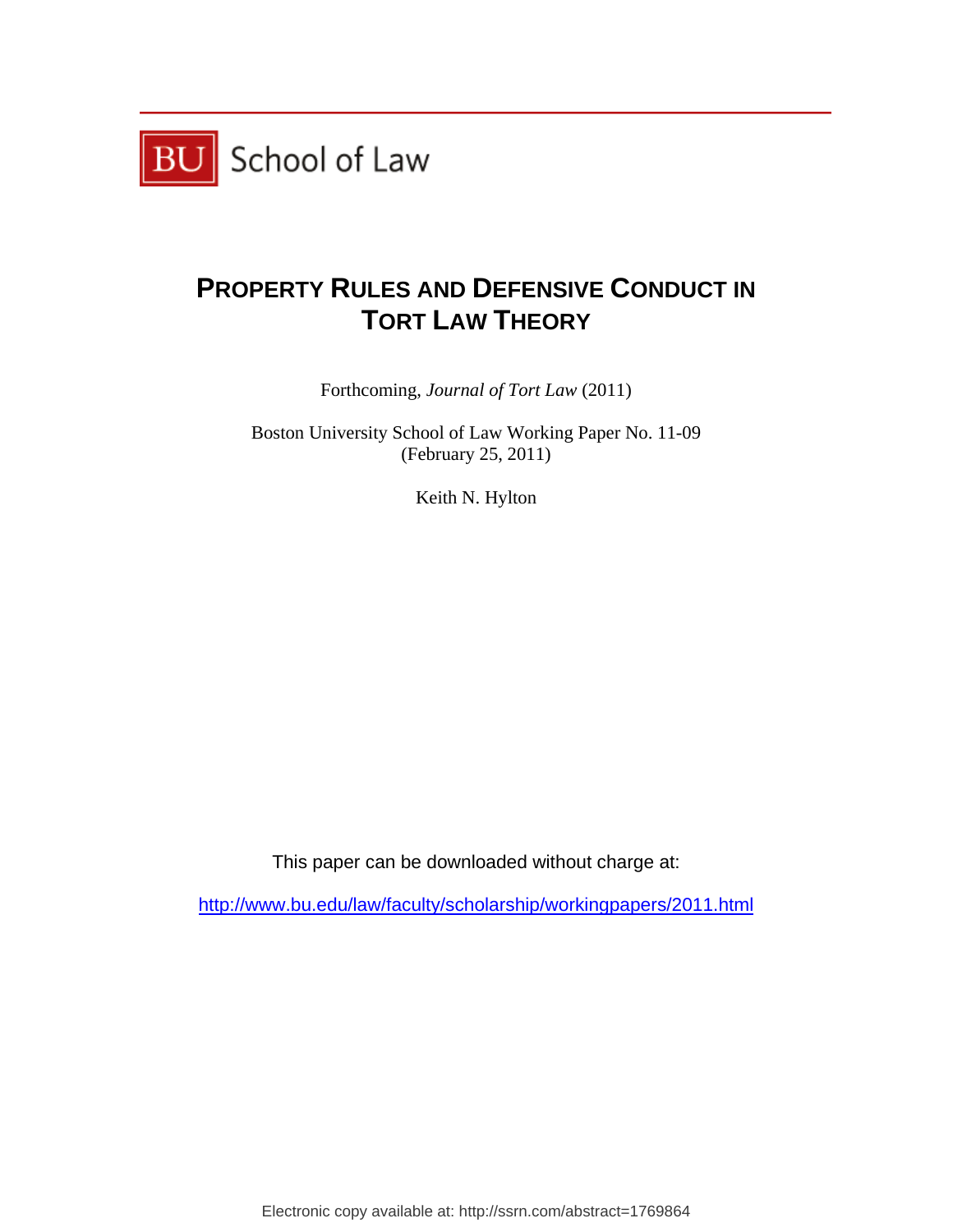## Property Rules and Defensive Conduct in Tort Law Theory

Keith N. Hylton<sup>\*</sup>

forthcoming, *Journal of Tort Law* (2011)

Abstract: What role does defensive conduct play in a utilitarian theory of tort law? Why are rational (as opposed to instinctive) defensive actions permitted by tort doctrine? To address these questions I will build on the property and liability rules framework. I argue that defensive conduct plays an important role in establishing the justification for and understanding the function of property rules, such as trespass doctrine. I show that when defensive actions are taken into account, property rules are socially preferable to liability rules in low transaction cost settings, because they obviate costly defensive actions. I extend the framework to provide a positive theory of defense-related doctrines in tort law.

<sup>\*</sup> Honorable Paul J. Liacos Professor of Law, Boston University, **knhylton@bu.edu.** For helpful comments I thank Avi Bell, Tony Dillof, Greg Keating, Henry Smith, Adam Steinman, and Steven Winter. I have also benefited from numerous comments by participants in the USC symposium on property and torts.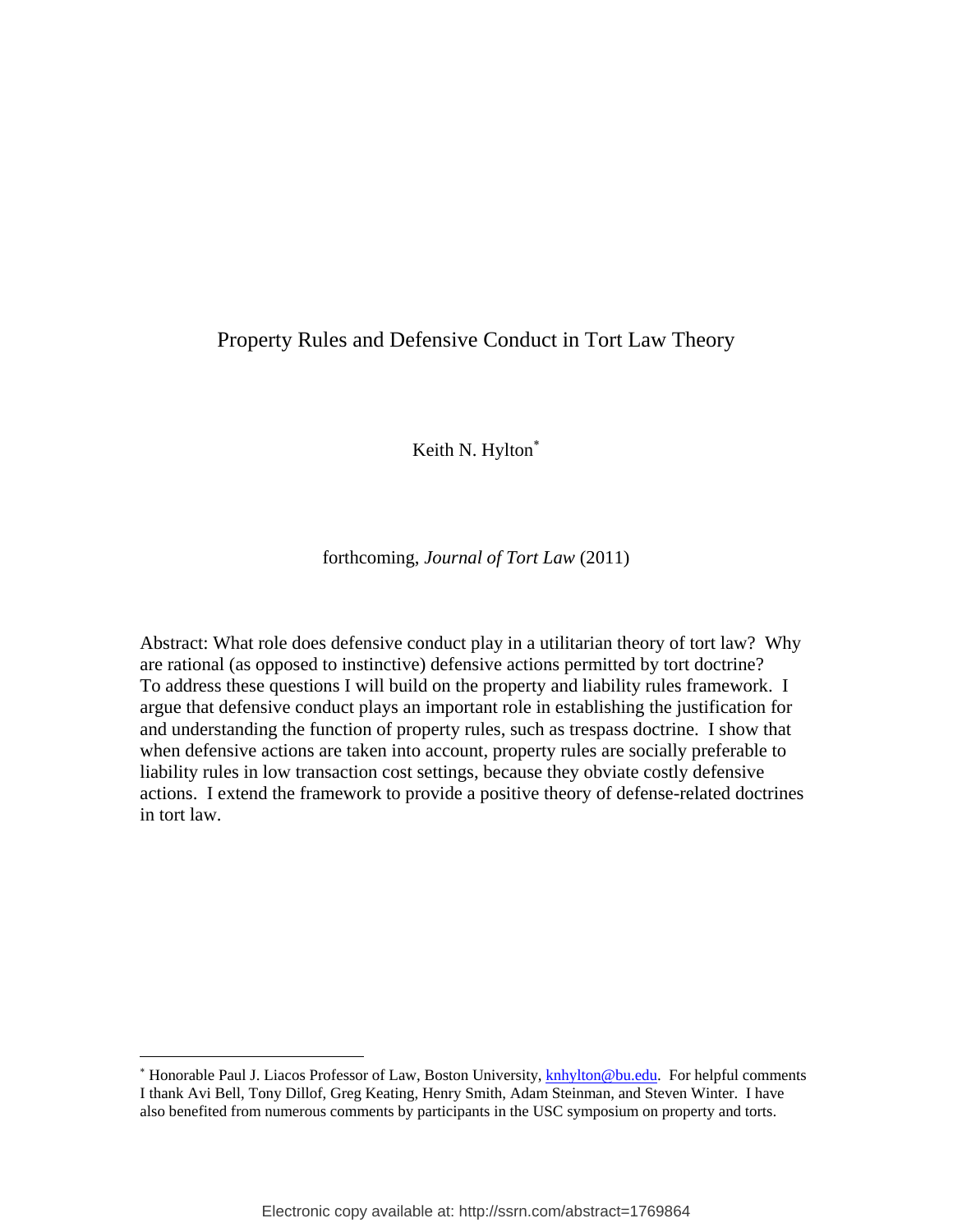## I. Introduction

Defensive conduct is a relatively unexplored topic in the theory of tort law. Legal theorists have examined breach of duty and invasion questions in detail.<sup>1</sup> The negligence test has generated efforts to understand its moral and utilitarian justifications.<sup>2</sup> Similarly, the law of trespass has generated efforts to understand its function and its goals.<sup>3</sup> Defenses appear as interstitial material in this literature.

I will take a close look at defenses here. There are several questions to consider. What role does defensive conduct play in a utilitarian theory of tort law? What is the connection between defensive conduct and necessity doctrine? Why are rational (as opposed to instinctive) defensive actions permitted by tort doctrine?

To address these questions I will build on the property and liability rules framework of Calabresi and Melamed, because it provides a positive, utilitarian theory of tort doctrine.<sup>4</sup> Property rules prohibit nonconsensual transfers of entitlements,<sup>5</sup> while liability rules require compensation for the injuries caused by such transfers.<sup>6</sup> The sets of activities governed by trespass, nuisance, and negligence rules appear to be consistent with the predictions of the property and liability rules model.<sup>7</sup>

I argue that defensive conduct plays an important role in establishing the justification for property rules, such as trespass doctrine.<sup>8</sup> Under the property and liability rules

 $<sup>1</sup>$  Holmes provided the most comprehensive theoretical assessment of tort law in his survey of the common</sup> law, Oliver Wendell Holmes, The Common Law (1881). Holmes devoted most of his attention to understanding the law and policies of negligence and of trespass, and said relatively little about the rules regulating defensive conduct, such as necessity doctrine.

 $2^{2}$  On the utilitarian justification for negligence law, see Holmes, supra note 1; Richard A. Posner, A Theory of Negligence, 1 Journal of Legal Studies 29 (1972). On the moral justification, see, e.g., Ernest J. Weinrib, Understanding Tort Law, 23 Val. U. L. Rev. 485 (1989); Charles Fried, An Anatomy of Values: Problems of Personal and Social Choice 137 (1970); George P. Fletcher, Fairness and Utility in Tort Theory, 85 Harv. L. Rev. 537 (1972); Gregory Keating, Reasonableness and Rationality in Negligence Theory, 48 Stanford Law Review 311 (1996).

 $3$  Holmes, supra note 1, at 97-102; Calabresi and Guido Calabresi & A. Douglas Melamed, Property Rules, Liability Rules, and Inalienability: One View of the Cathedral, 85 Harv. L. Rev. 1089 (1972). 4

<sup>&</sup>lt;sup>4</sup> The property and liability rules framework was set out by Calabresi and Melamed, supra note 3. I will treat utilitarian and economic justifications of law as essentially the same, although I am aware that utilitarian and economic theory are distinguishable, see, e.g., Posner, The Economics of Justice 48-87 (1981) (discussing differences between economic and utilitarian theory). 5

 $5$  Calabresi and Melamed, supra note 3, at 1092 (defining the property rule).

 $^6$  Id.

<sup>&</sup>lt;sup>7</sup> See Calabresi and Melamed, supra note 3, 1105-1127; Thomas W. Merrill, Trespass, Nuisance, and the Costs of Determining Property Rights, 14 The Journal of Legal Studies 13 (1985); Keith N. Hylton, Property Rules and Liability Rules, Once Again, 2 Review of Law and Economics 137, 170-188 (2006); Henry E. Smith, Property and Property Rules, 79 NYU L. Rev. 1719 (2004).

<sup>&</sup>lt;sup>8</sup> There has been surprisingly little attention given to the function of defensive conduct within the property rules framework. One exception, focusing on cybertrespass, is Catherine M. Sharkey, Trespass Torts and Self-Help for an Electronic Age, 45 Tulsa Law Review 101, 103-105 (2010). A more general discussion with implications for defense is provided in Smith, supra note 5, and in Henry E. Smith, Self-Help and the Nature of Property, 1 Journal of Law, Economics, and Policy 69 (2005).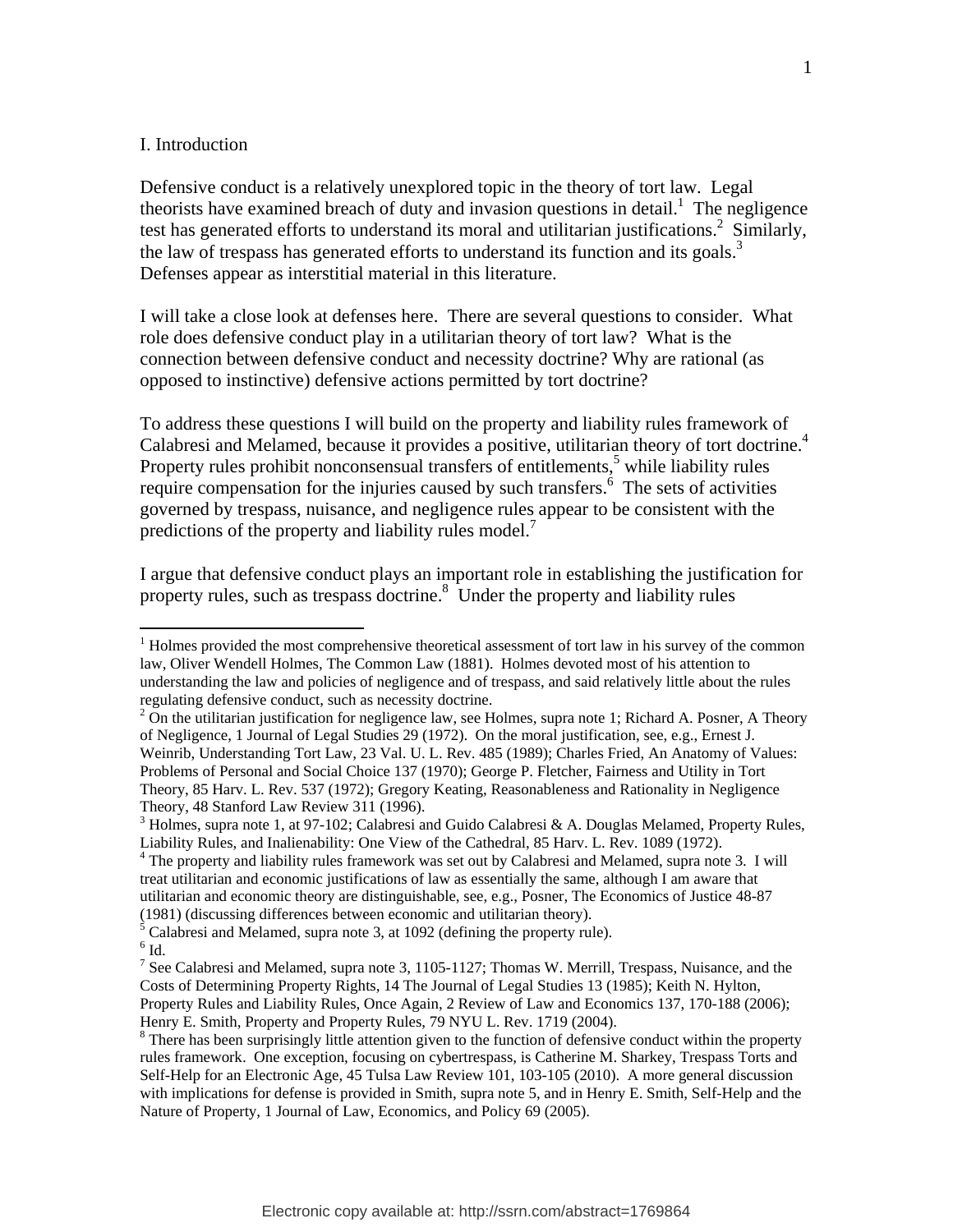framework, property rules are preferable to liability rules when transaction costs (the costs of bargaining) are low. This proposition has come under attack recently, largely on the ground that property rules are not necessary to encourage bargaining in low transaction cost settings.<sup>9</sup> I show that when defensive actions are taken into account, property rules are (once again) superior to liability rules in low transaction cost settings, because they enhance social welfare by obviating costly defensive actions.

This is an important issue in tort theory because the term "property rule" serves as the categorical label for trespass and functionally similar doctrines. In general, trespass doctrine has governed in low transaction cost settings involving property and, to some degree, bodily integrity.<sup>10</sup> If the theoretical basis for the property rule washes away, then the strongest economic justification for centuries of trespass doctrine also disappears.<sup>11</sup>

In high transaction cost settings, where the liability rule is generally preferable to property rule, defensive conduct has ambiguous implications for social welfare. A defensive action may discourage a wealth-reducing taking, enhancing social welfare, or prevent a wealth-enhancing taking, reducing welfare. Without some way of summing up and comparing positive and negative effects, it is impossible to determine a priori whether defensive conduct enhances welfare.

Because defensive conduct may be socially undesirable in high transaction cost settings, tort law can enhance society's welfare by regulating it. I argue that this points the way toward a better of understanding of necessity and reasonableness doctrines in tort law.

<sup>&</sup>lt;u>- Louis Kaplow and Steven Shavell,</u> Property Rules and Liability Rules: An Economic Analysis, 109<br><sup>9</sup> Louis Kaplow and Steven Shavell, Property Rules and Liability Rules: An Economic Analysis, 109 Harvard Law Review 713, 720 (1996). The argument that under low transaction costs parties would bargain to an agreement under either the property rule or the liability rule appears to have been first stated in A. Mitchell Polinsky, Resolving Nuisance Disputes: The Simple Economics of Injunctive and Damage Remedies, 32 Stanford Law Review 1075, 1076-1080 (1980). However, the Polinsky article focuses on the efficiency implications of remedies rather than incentives and implications for takings. Polinsky does not aim to refute the Calabresi-Melamed framework. The argument that efficient bargaining would be observed under either property or liability rules was also set out in James E. Krier and Stewart J. Schwab, Property Rules and Liability Rules: The Cathedral in Another Light, 70 N.Y.U. Law Review 440, 455 (1995). Krier and Schwab suggest serious doubts on the validity of the Calabresi-Melamed framework but stop short of an outright rejection. Kaplow and Shavell apply the same argument as Krier and Schwab when they address the low transaction cost setting; but unlike Krier and Schwab they explicitly reject the Calabresi-Melamed analysis.

<sup>&</sup>lt;sup>10</sup> In the case of bodily integrity, property rules are often displaced by inalienability rules, which prohibit consensual transfers; see Calabresi and Melamed, supra note 3, at 1111-1115. The property/inalienability rule approach observed with respect to physical invasions has not always been the approach taken by the law. Adam Smith's discussion of the history of punishment describes ancient statutes that required compensation for physical harms. See Adam Smith, Lectures on Jurisprudence 117 (R.L. Meek, D.D. Raphael, and P.G. Stein, eds., Glasgow Edition, republished by the Liberty Fund in 1982) (1763).<br><sup>11</sup> This does not mean that there are no justifications left for the property rule (or, more specifically, trespass law). One could argue that property rules are superior when the investment effects of takings are especially strong and harmful to welfare. This position in favor of property rules has been advanced in the literature; Jeremy Bentham, An Introduction to the Principles of Morals and Legislation 143-52 (J.H. Burns ed., Clarendon Press 1996)(1781); Keith N. Hylton, Punitive Damages and the Economic Theory of Penalties, 87 Geo. L. J. 421, 435-439 (1998); Kaplow and Shavell, supra note 7, at 767-769. These are valid arguments, but they make the case for property rules more difficult, more situation-dependent, and more needful of empirical support.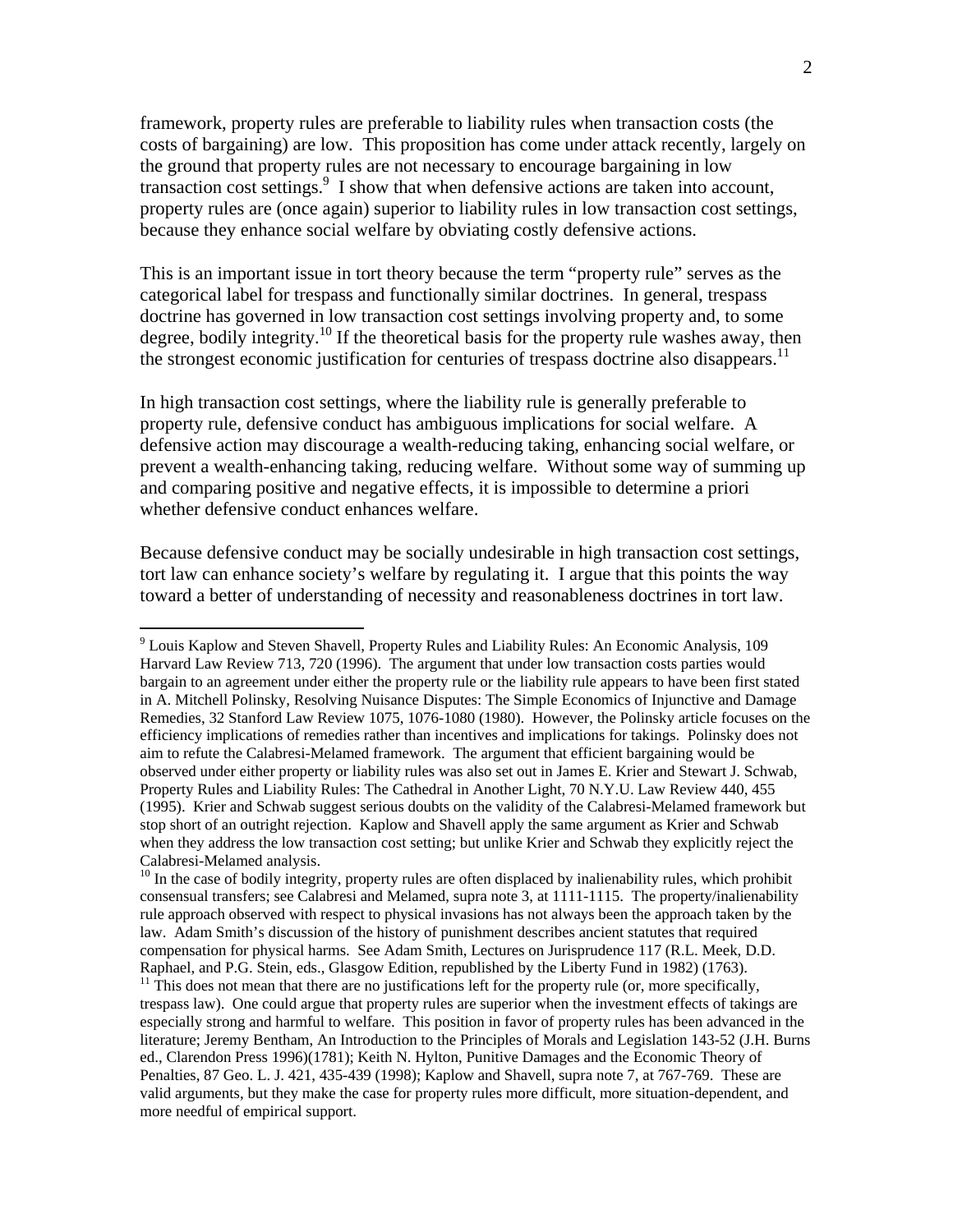Necessity doctrine appears for the most part to be useless when examined from the invader's perspective, because the invader must pay for damages to the land possessor whether or not the necessity defense applies.<sup>12</sup> But the necessity defense does affect the consequences of defensive conduct. In the example I consider below, the necessity rule aligns the private and social incentives for defensive conduct.<sup>13</sup> The study of defenses also sheds light on the role of reasonableness doctrine as a regulator of defensive conduct. The property rule and the regulatory doctrines authorize the use of defense and regulate its use. Thus, in addition to providing a stronger defense for the property rule theory, the consideration of defensive conduct suggests a positive theory of necessity and reasonableness doctrines. In addition, the framework here sheds new light on the scope of property rules in the eminent domain setting – specifically, eminent domain is not an example of a liability rule as asserted by Calabresi and Melamed in their original analysis; it is a case in which the property rule shifts to protect the invading party, as in the case of necessity.

I demonstrate that rational defensive conduct within the constraints set by necessity and reasonableness doctrines is socially desirable. The necessity and reasonableness doctrines work together, serving complementary functions, to regulate defensive conduct by possessors. Defensive conduct enhances the security of property and saves resources by substituting defensive conduct for the alternative of costly litigation following a taking.

These arguments are presented below in a model described through a simple numerical example. I use the model to examine the function of property rules and liability rules, and the role of defensive conduct in providing a rationale for the property rule. I then extend the model to examine the regulation of defensive conduct through necessity and reasonableness doctrines.

#### II. Theory and Illustration

A. Some Preliminary Issues

1

In this part I analyze the welfare consequences of property and liability rules in the context of a simple model described with a numerical illustration. The example is entirely conventional, $^{14}$  except in one respect: the inclusion of defensive conduct on the part of the potential victim of a taking.<sup>15</sup>

 $12$  Vincent v. Lake Erie, 124 N.W. 221 (Minn. 1910).

 $13$  For a formal examination of the incentive implications of necessity doctrine, see Keith N. Hylton, The Economics of Necessity (August 31, 2010). Boston Univ. School of Law Working Paper No. 10-23. Available at SSRN: http://ssrn.com/abstract=1669213.<br><sup>14</sup> By conventional, I mean that I am staying within the basic assumptions of the Calabresi and Melamed

model, although I will extend it. An alternative approach puts a greater weight on information costs, including the costs that courts face in determining compensation, as an important factor in assessing the desirability of property rules or liability rules, see, e.g., Krier and Schwab, supra note 7; Smith, supra note 5. Smith's argument differs from that of Krier and Schwab. Krier and Schwab note that it is sometimes costly to determine damages, and the costs of determining compensation could make liability rules inferior to property rules even when transaction costs are high. Smith, on the other hand, argues that the costs of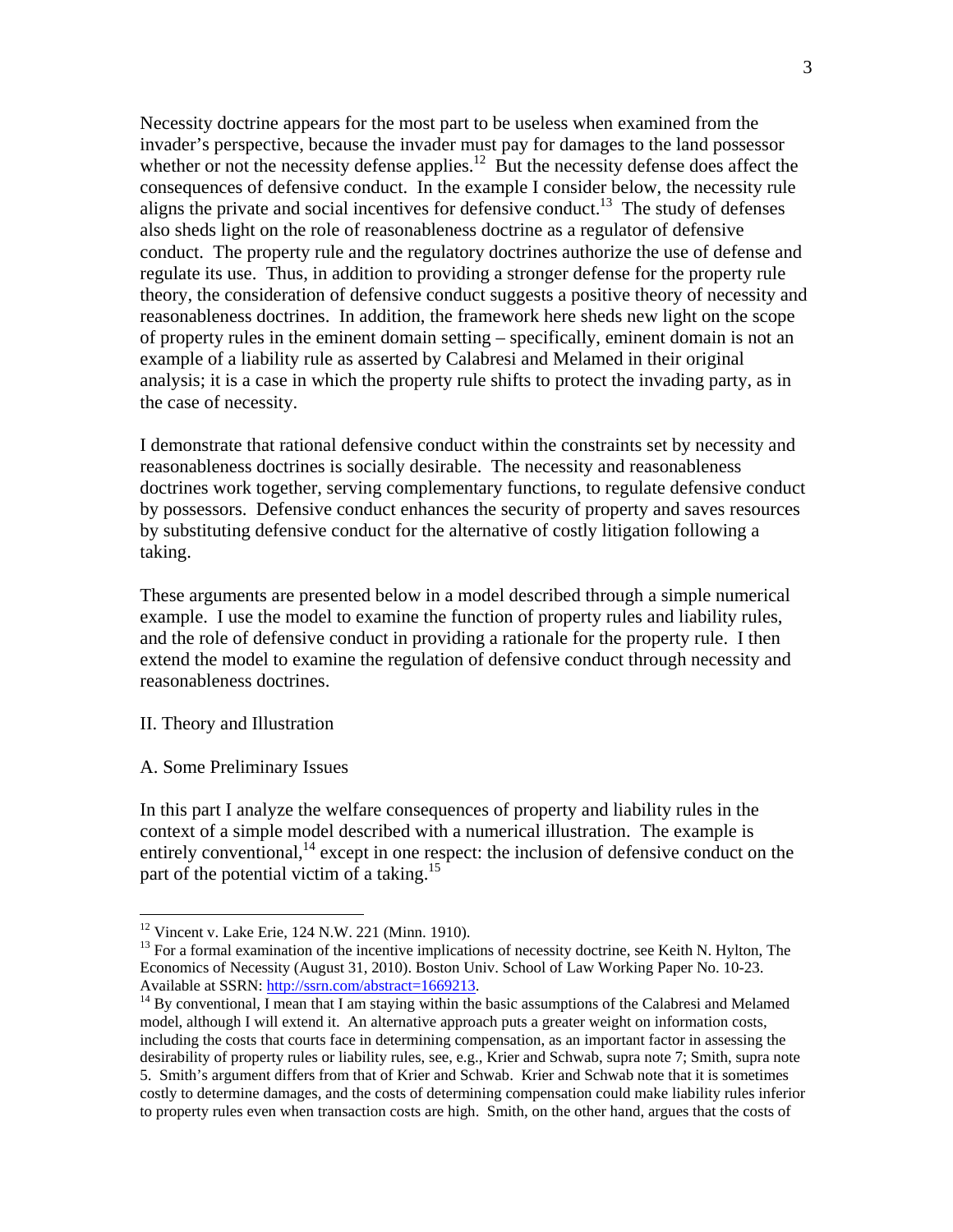Any analysis of the property and liability rules framework will have to consider the incentives of actors in both high transaction and low transaction cost regimes. As a working definition, I will say that a high transaction cost regime is one in which the cost of bargaining is prohibitive. There is no possibility for a property possessor and someone who expects to invade the property to bargain before the event over the terms under which the property possessor will grant access to the potential invader.

The definition of a low transaction cost regime is a matter of some controversy. If low transaction cost is understood to mean that it is easy for the parties to meet and to bargain, then there are many scenarios that qualify as low-transaction-cost settings that are still difficult for successful bargaining. Consider, for example, the scenario in which an employee bargains with an employer over workplace safety. In one sense, this appears to be a low transaction cost setting because the parties are face-to-face already, and see each other daily at the worksite. Moreover, if the employer is willing to let the employee take time from work to bargain, the parties can bargain for sufficiently long periods to reach agreement on complicated matters. However, even in this type of setting, there may be aspects of the contract about which one party knows more than the other. There may be private information that one party has that the other cannot access. The employer may have private information on the productive value of the employee's time; the employee is likely to have private information on his own capacities or on the safety of the worksite. In light of this, the bargaining process may fail to result in a joint welfaremaximizing agreement even though the parties are facing each other daily.<sup>16</sup>

This difficulty in the definition of the low transaction costs setting has been recognized for a long time, and is alluded to in Calabresi and Melamed's article.<sup>17</sup> Transaction costs in general are separable into the costs of meeting and the costs of information.<sup>18</sup> Calabresi and Melamed excluded informational asymmetry, an implication of information costs, from the low transaction cost category.<sup>19</sup> Other scholars have included informational asymmetry within the low transaction cost category. $^{20}$ 

I will assume that low transaction costs means, at a minimum, that there are no physical, temporal, or informational obstacles to successful bargaining. The most extreme view of

delineating boundaries, in the presence of dynamic uncertainty, are so high that property rule protection generally dominates liability rule protection whenever exclusion is effective.

 $\frac{15}{15}$  One preliminary question is whether to consider defensive conduct as conduct authorized (or regulated) by the law, or as part of the entitlement protected by the law. I will treat it as conduct privileged or regulated by the law, rather than as part of the basic entitlement. As I will argue later, the necessity rule shifts the privilege of defense to the invading party. This implies that the law does not view defense as part of the basic entitlement that it protects, with either a property or a liability rule.

<sup>&</sup>lt;sup>16</sup> See, e.g., Keith N. Hylton & Maria O'Brien Hylton, Rational Decisions and Union Entry, 34 Villanova Law Review 145, 152-159 (1989).

 $17$  Calabresi and Melamed, supra note 3, at 1119.

<sup>&</sup>lt;sup>18</sup> Keith N. Hylton, Property Rules and Liability Rules, Once Again, supra note 5, at 141. A similar distinction was made earlier by Carol Rose, see Carol M. Rose, The Shadow of The Cathedral, 106 Yale L.J. 2175, 2176–77, 2179-80 (1997).

<sup>&</sup>lt;sup>19</sup> Calabresi and Melamed, supra note 3, at 1119.

 $20$  See, e.g., Kaplow and Shavell, supra note 6, at 732-738.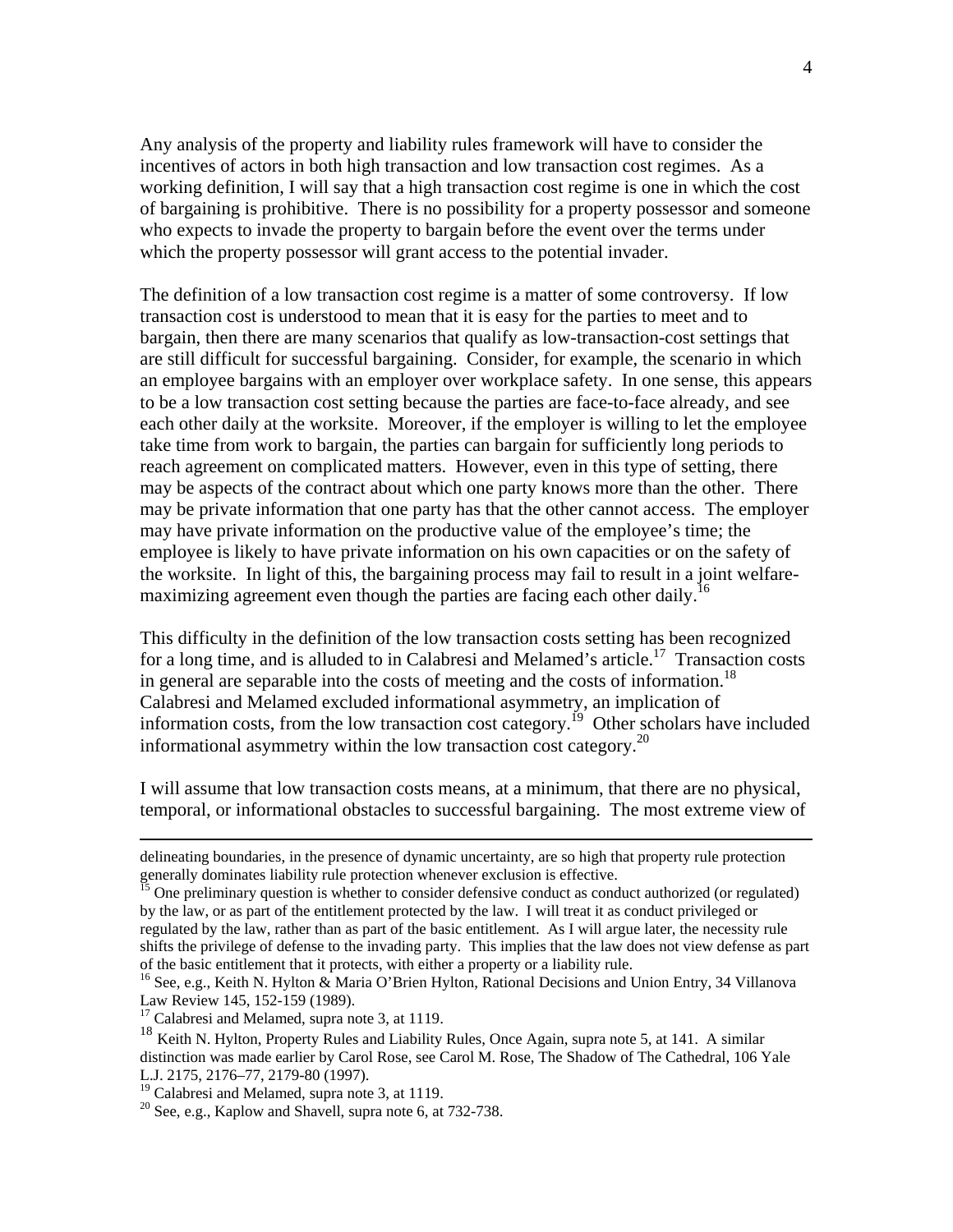the low transaction cost category treats it as the set of circumstances in which bargaining is always successful, $^{21}$  in the sense that the parties always find the agreement that maximizes their joint welfare. This is a circular definition of low transaction costs, because it essentially says that low transaction costs mean that transaction costs are sufficiently low for perfect bargaining to take place. My working definition stops short of this extreme tautological view, but I will consider the implications of the extreme position as well. Indeed, the argument I present below appears to be valid under conditions that get arbitrarily close to the extreme position, which biases the case against property rules. If property rules can be justified under the assumptions I adopt, then they can be equally justified under any other set of non-tautological assumptions.

The definition of a taking should also be a matter of controversy, though this has escaped notice in the literature. A *taking*, as conventionally understood, occurs when the acquiring party transfers to himself some property of the possessor (or owner) without the consent of and without providing any compensation to the possessor.<sup>22</sup> However, in some transactions, the acquiring party may induce the possessor (by threatening a taking) to voluntarily transfer his property for a price that is below the possessor's subjective valuation.<sup>23</sup> If it is a taking for the acquiring party to transfer the property without the possessor's consent at a price of zero, why is it not also a taking for the acquiring party to induce, by the threat of such a zero-price transfer, the voluntary transfer of property at a price that is a fraction of the possessor's subjective evaluation? For example, if the possessor is induced, by the acquirer's threatened actions, to sell land that he values at \$1 million for only \$1, why should we not view this as a taking?

The existing literature on property and liability rules has not attempted to answer this question. One could argue that the definition of a taking is insignificant, and that what really matters is whether the transfer of property is efficient or inefficient. If an owner transfers his \$1 million estate for only \$1, the surplus from the transfer is given almost entirely to the acquiring party, but this has only distributional implications and no efficiency implications. If efficiency is the important distinctive feature, then the mere fact that a transfer is categorized as a taking has no implications for the social desirability of the transfer.

In the analysis below, I will continue to follow the conventional definition of a taking – i.e., a nonconsensual transfer without compensation. Such a transfer will be followed by enforcement efforts by the victim or by the state. Consensual transfers, in contrast, will not be followed by enforcement efforts. However, the difference, from the victim's perspective, between a consensual and a nonconsensual transfer may be slight in some instances.

#### B. Illustration

1

 $21$  Kaplow and Shavell adopt this approach to low transaction costs, id., at 732-34.

 $22$  I use the words possessor and owner interchangeably in the text. I will tend to use the word possessor only because it is the more general description.

 $^{23}$  Kaplow and Shavell treat such transfers as market transfers. This approach is questioned in Hylton, Property Rules and Liability Rules, Once Again, supra note 5, at 162.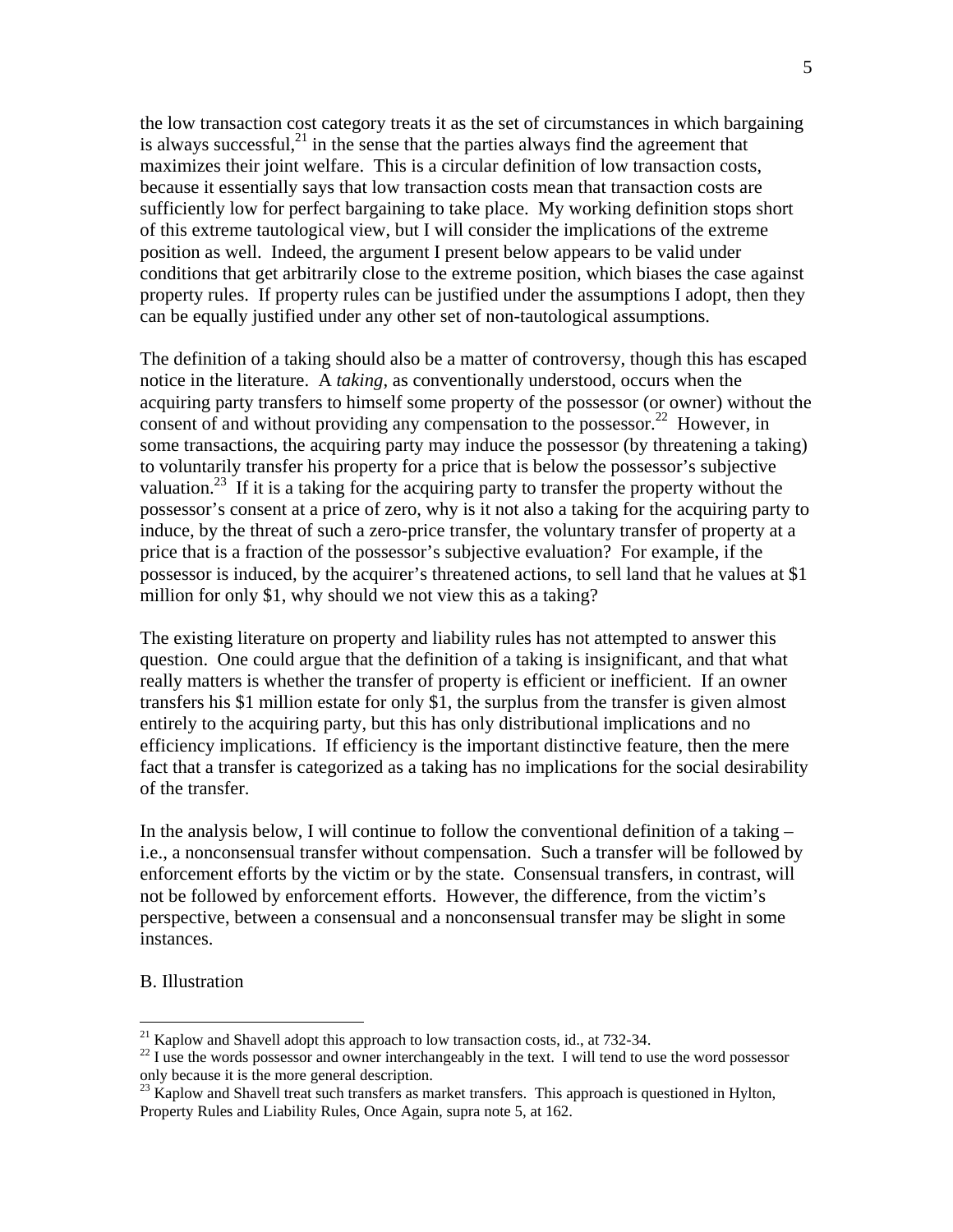Assume that there are two types of actors: *possessors* and *acquirers*. Possessors own or possess some object that the acquirer wishes to possess. The acquirer has a choice between purchasing the object from the possessor, in an arms-length negotiated transaction, and taking the object from the possessor.

Assume that the possessor has a bicycle worth \$75 to him, and that there are two types of acquirer: one values the bicycle at \$100 (high-valuing acquirers) and the other type values the bicycle at \$25 (low-valuing acquirers).  $24$ 

The state has a choice with respect to enforcement of possession rights. It can apply a liability rule or a property rule. Either rule can be implemented through *public enforcement* or through *private enforcement*.

Consider, first, the liability rule implemented through public enforcement. Under a public enforcement regime the state would apprehend and impose the liability rule penalty on any acquirer who takes a bicycle. If the cost of apprehending an offender is \$10, the economically optimal penalty would be equal to \$85, which is the sum of the value of the bicycle and the state's enforcement cost. Setting the penalty at \$85 effectively internalizes to the offender all of the costs his conduct imposes on society. If the offender puts a value of \$100 on the bicycle (or any value greater than \$85), he will not be deterred by the \$85 fine. But in this event his theft will enhance society's welfare, since his gain is \$100 and society's loss is \$85.

Under a private enforcement regime the state would permit the victim of a taking to sue for damages. Suppose the victim initiates the claim and the state then determines the outcome through adjudication. The optimal damage award, for deterrence purposes, would require the offending party to pay the victim an amount that compensates for the loss due to the invasion plus the amount the victim spends on lawsuit initiation, and also to compensate the state for its adjudication costs.<sup>25</sup> For example, suppose the total cost of lawsuit initiation and adjudication is \$10, with \$2 borne by the victim and \$8 borne by the state. The optimal damage award would require the offender to pay the victim compensatory damages totaling to \$77 and to reimburse the state for its expenses of \$8.26 Of course, given that the victim's initiation cost is often unobservable to the offender, an optimal damage award of this type would be difficult to arrange.

Now consider the property rule regime. Under public enforcement the state would simply prohibit takings. In order to deter acquirers from taking bicycles, the state will

<sup>&</sup>lt;sup>24</sup> This numerical example is a variation on one I have used before. See Hylton, Property Rules and Liability Rules, Once Again, supra note 5, at 147-56.

<sup>&</sup>lt;sup>25</sup> Obviously, the state could set the fine at some level other than the optimal level. If I compare property and liability rules on the assumption that the state chooses a suboptimal fine level, that obviously would bias the analysis in favor of the property rule.<br><sup>26</sup> I mean optimal here in the sense of controlling the conduct of the acquirer – i.e., first-best deterrence. On

the distinction between first-best deterrence and socially optimal deterrence, see Keith N. Hylton & Thomas J. Miceli, Should Tort Damages Be Multiplied, 21 The Journal of Law, Economics and Organization, 388-416 (2005).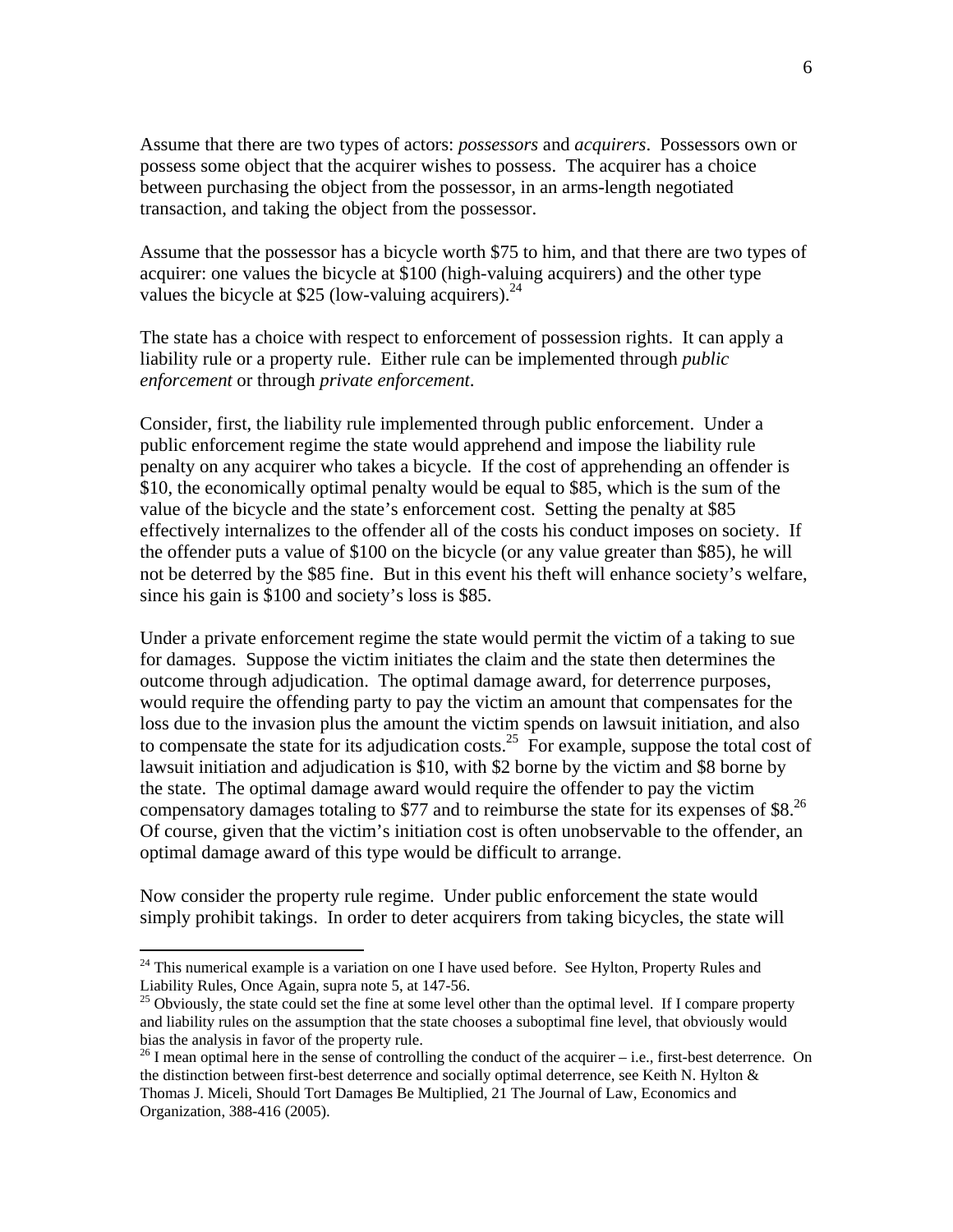threaten to impose a punishment that makes it undesirable to the acquirer to take a bicycle. Suppose, for example, a high-valuing acquirer contemplates taking a bicycle. Under the property rule implemented through public enforcement, the punishment would be set so high that the acquirer could not possibly gain by taking a bicycle. The state could accomplish this objective by incarcerating the offender for a sufficient period of time, or the state could impose a penalty that would eliminate any gain from the taking.

The property rule can also be implemented through private enforcement. In this regime, the victim of a taking would bring an enforcement action which would result in a penalty that makes it undesirable to the acquirer to attempt to take a bicycle.

In the immediately following parts I will examine the types of transfers that occur between possessors and acquirers. I will identify who takes and who trades, and the conditions under which acquirers will choose to trade rather than take. I will start by considering the high transaction cost setting, and then move to the low transaction cost setting.

## 1. High Transaction Costs

First, consider a setting in which transaction costs are so exorbitant that no acquirer would consider bargaining for a bicycle; bargaining is too expensive and time consuming. Acquirers will obtain bicycles only through taking.

## *a. Liability Rule*

Under the liability rule, only those acquirers whose valuations are equal to \$100 will take bicycles. The acquirers whose valuations are equal to \$25 will not take bicycles. The reason is that if such an acquirer takes a bicycle, he will have to pay a fine of \$85, which results in a negative return.

Each taking by a high-valuing acquirer delivers a social dividend of \$15 (\$25 less the cost of enforcement \$10). Thus, the liability-rule enforcement policy permits society to reap this dividend on every taking. Society has no interest in permitting takings to occur involving low-valuing acquirers because the gain they receive is less than the monetary loss imposed on the possessors.

If all of the acquirers were low-valuing types, the penalty of \$85 would deter them from taking bicycles. But since the social dividend is negative for any taking involving a lowvaluing acquirer, society could just as well accomplish the same outcome with a penalty set at \$1 million. The important point is that society prefers, under this set of conditions, to completely deter takings by low-valuing acquirers.

## *b. Property Rule*

Consider enforcement under the property rule in the high transaction cost setting. Under the property rule, no acquirers will ever take bicycles. This means that society forfeits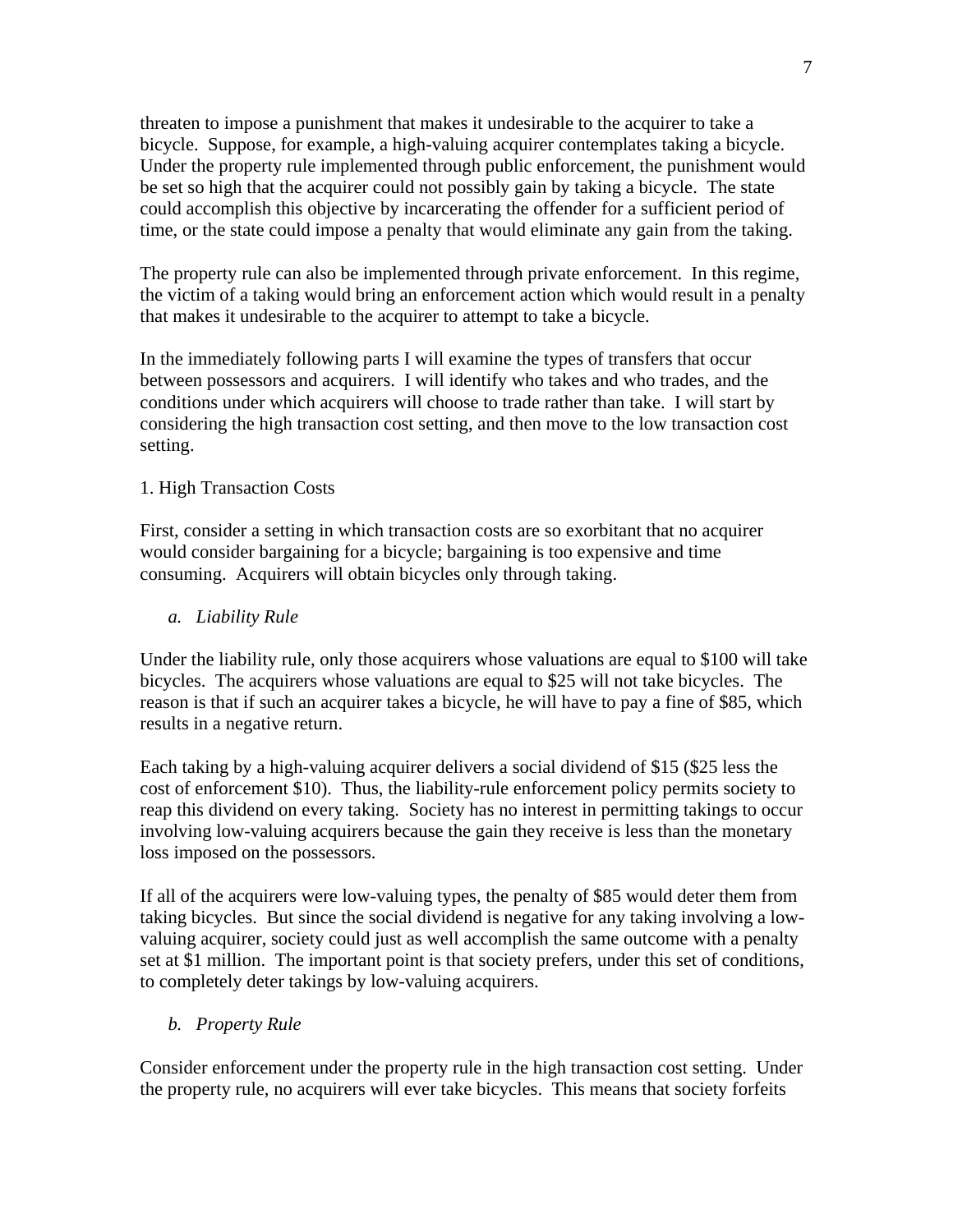the social dividend that is generated by the takings that occur between high-valuing acquirers and possessors.

It follows that the liability rule is preferable to the property rule if transaction costs are high. Under both rules, no takings occur between low-valuing acquirers and possessors. Takings occur between high-valuing acquirers and possessors only under the liability rule – and these takings enhance society's welfare.

#### 2. Low Transaction Costs

Now consider the outcome when transaction costs are low, which means that it is easy for acquirers to approach possessors and bargain for the transfer of a bicycle. To simplify, assume that the transaction cost is zero – that is, that no resources are consumed by the process of bargaining between acquirer and possessor.

If high-valuing acquirers make deals with possessors, those deals will involve the transfer of a bicycle for some price between \$75 and \$100. The surplus to the acquirer will be \$100 minus the price; the surplus to the possessor will be the price minus \$75. The total social surplus in every such transaction will be \$25. Obviously, low-valuing acquirers will never acquire a bicycle through a voluntary bargain. They will offer a bid of \$25 and the possessor will turn it down.

Voluntary transactions are better for society than are takings. If a voluntary transaction takes place, the surplus to society is \$25 – because such a transaction will occur only between possessors and high-valuing acquirers. When a taking occurs, the surplus to society is only \$15, because of the expenditure of resources in the enforcement process.

The standard property-versus-liability rules analysis comes to end roughly here. At this point, it is argued that property rules are superior to liability rules in the low transaction cost setting. The reason is that takings will not occur under the property rule; only voluntary transactions will occur.<sup>27</sup> Takings will occur under the liability rule – indeed, every high-valuing acquirer will take a bicycle when he gets the chance. Since the surplus per transfer is greater under the property rule, and since there is no reason to believe that the number of transfers will be different, the property rule is preferable to the liability rule.

#### C. Low Transaction Costs Again: Indifference Argument

 $\overline{a}$ 

The standard conclusion just summarized has been contested recently. Kaplow and Shavell argue that takings will not occur under the liability rule when transaction costs are low, and because of this, there is no basis for preferring the property rule to the

 $27$  Calabresi and Melamed, in their informal analysis, start with the suggestion that voluntary transfers are preferable on efficiency grounds, and from there argue that voluntary transactions are not feasible where transaction costs are high. See Calabresi and Melamed, supra note 3, at 1996-1106. The implication of their argument is that property rules are generally preferable but are inefficient or infeasible in some settings (specifically, high transaction cost settings).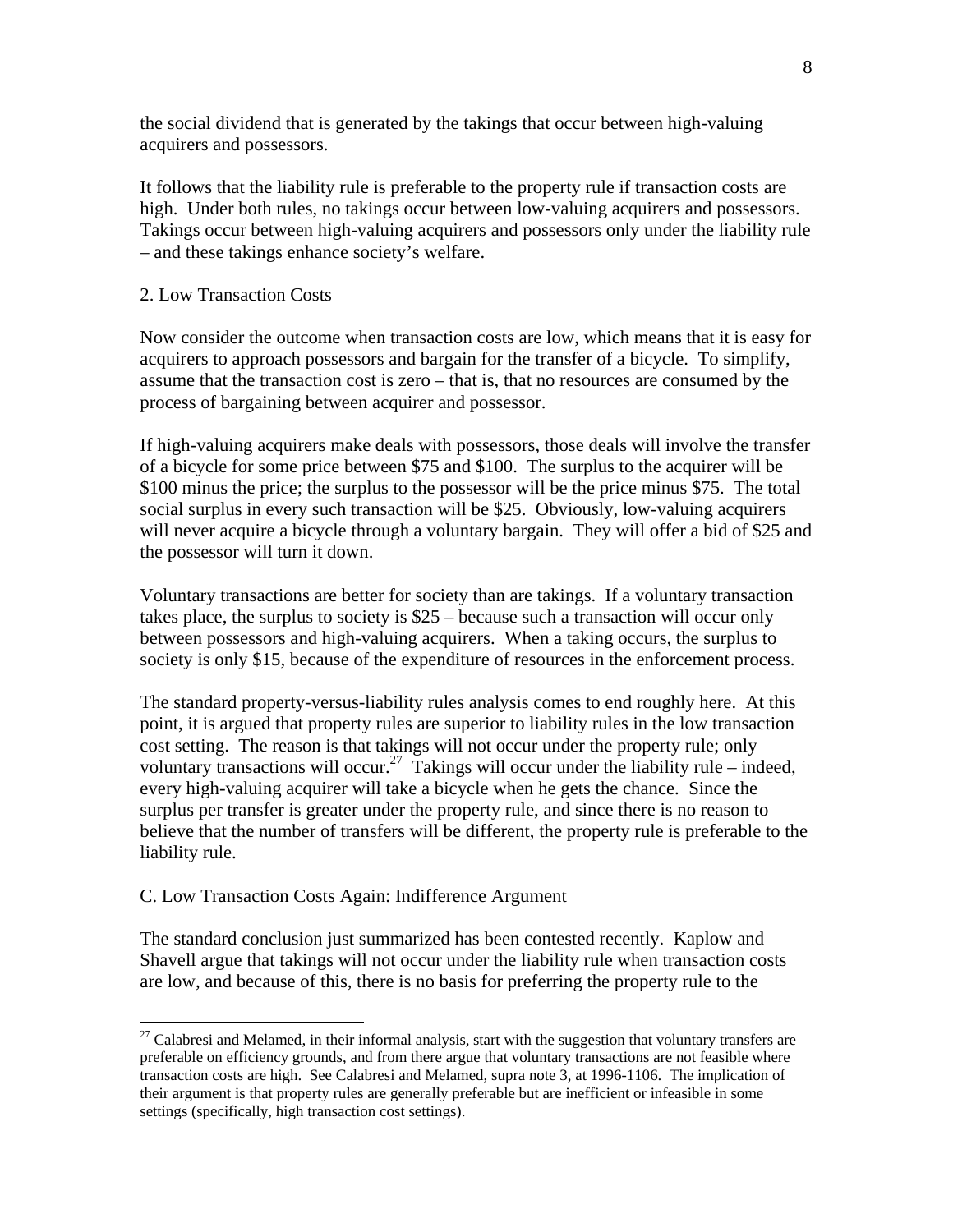liability rule in the low transaction cost setting.<sup>28</sup> I will refer to this as the Indifference Proposition.<sup>29</sup>

The reasoning behind the Indifference Proposition runs as follows. Suppose a highvaluing acquirer approaches a possessor in the low transaction cost setting. The highvaluing possessor has a choice to take the possessor's bicycle, resulting in a gain of \$100 and a penalty of \$85, or negotiate to purchase the bicycle. In every such case, a voluntary transaction should be observed, and there will be no takings. The reason is that the possessor will realize that he should not set his price above the level of the penalty under the liability rule. As long as the possessor sets his price below the penalty imposed on the acquirer (offender), a voluntary transaction will occur, because the acquirer will prefer the transaction to the penalty. The possessor also will prefer the transaction to the taking. Hence, there will be no takings.

## D. Defensive Conduct

The foregoing analysis fails to incorporate defensive conduct, an instinctive part of human behavior. When a taking is attempted, the potential victim will not sit idly and watch. He will try to prevent the taking.

Incorporating defensive conduct in the analysis of property rules and liability rules introduces an option that is available to the possessor in response to a taking. Defensive conduct can be either *rational* or *instinctive*. I will focus on the incentives for rational defensive action here. Such actions could be observed in efforts to protect property or to avoid personal injury: forcefully removing an intruder from your property, or forcefully removing someone else's property from your property, using force or threatening force to repel a trespasser or an attacker.

Possessors have two choices in response to a taking: to act defensively, or to let the taking occur and later initiate an enforcement action. I will assume that a defensive action prevents the taking from occurring.

The defensive action will be chosen under two conditions: the net benefit of the defensive action is positive, and the net benefit of the defensive action is greater than the net benefit of enforcement.

1

 $28$  Kaplow and Shavell, supra note 6, at 720.

<sup>&</sup>lt;sup>29</sup> The term "indifference proposition" was first used by Krier and Schwab, supra note 7, at 455 n.49. An early version of the proposition is suggested by Kennedy and Michelman's comparison of the "state of nature" to the regime of private property, see Duncan Kennedy and Frank Michelman, Are Property and Contract Efficient?, 8 Hofstra L. Rev. 711, 720 (1979). Kennedy and Michelman argue that theft would not be observed under low transaction costs – unless the thief valued the property more than the owner. The "unless clause" is unnecessary in their argument. If the thief has a lower valuation, according to Kennedy and Michelman, the owner would pay off the thief to get him to go away. The reason this argument is valid, which Kennedy and Michelman do not note, is because the owner has possession. The same argument implies that the thief would prefer to buy out the owner if the thief has a higher valuation – given that the owner has possession.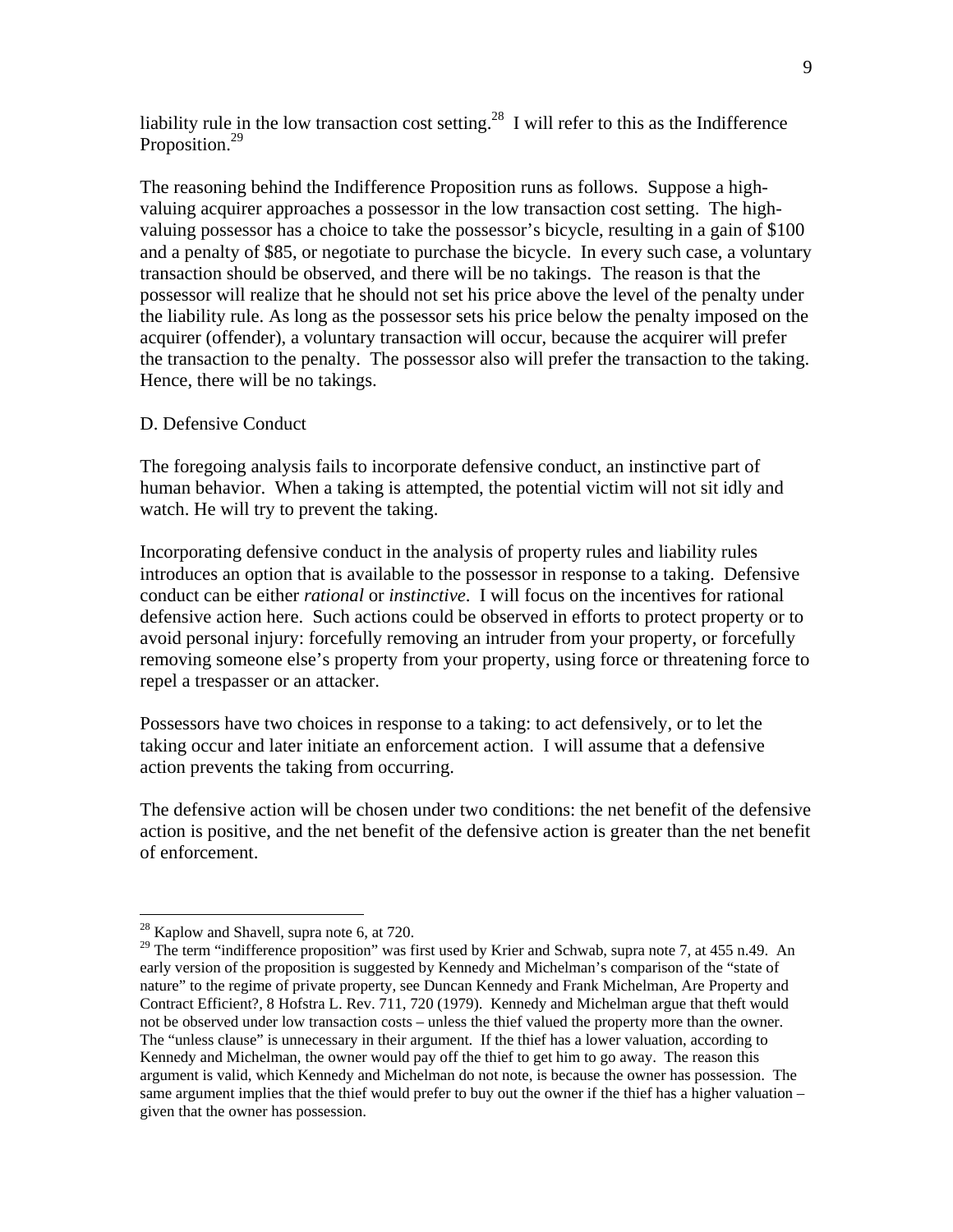In the taking scenario, the net benefit of the defensive action is positive as long as the cost of the defensive action is less than the gain from protecting property. The bicycle is assumed to be worth \$75 to the possessor. Thus, any defensive action that cost less than \$75 will be desirable to the possessor when facing a threatened taking.

As a general matter, the net benefit to the possessor *from enforcement* depends on the type of enforcement regime (public or private).<sup>30</sup> In the public enforcement regime, the state bears all of the enforcement costs. If, in addition, the public enforcement regime is perfectly successful, every enforcement effort will prevent the threatened harm from occurring or safeguard the possessor from any material loss. It follows that if the public enforcement regime is perfectly successful, the possessor ordinarily will not have an incentive to take a defensive action to protect his property. If the possessor's only interest is in protecting the property's value to him, that value will be fully protected through enforcement. Thus, in the event that an acquirer attempts to take his property, the possessor would not defend. He would rather let the state enforce.

If the enforcement is not perfectly successful, then the possessor may have an incentive to act defensively even under public enforcement. The reason is that even though all of the enforcement costs are borne by the state, the possessor will still bear risk from some injury that will not be prevented or substantially mitigated, and the associated costs that this risk would impose on the possessor. Suppose, for example, that the attempted taking is prevented, but the injurer is not apprehended, so that there is a risk that the injurer will return to attempt to take from the possessor again.

Under private enforcement, the possessor bears the cost of initiating enforcement (a lawsuit). If the penalty assessed against the acquirer fully compensates the possessor for the taking, then it will compensate for both the property loss from the taking and the cost of initiating enforcement. However, in this case, the net benefit from defensive action will be zero. Thus, if the state fully compensates the possessor for all of the losses associated with the taking and with enforcement, the possessor will not have an incentive to act defensively.

An alternative approach is to assume that the public enforcement regime is not perfectly successful or that the costs of initiating enforcement are not compensated under the private enforcement regime. This would allow for the existence of chinks in the armor of enforcement. Suppose that in the private enforcement regime the total cost of enforcement initiation to the possessor is unobservable to courts and to the acquirer, and consequently the penalty does not include a portion to compensate for the cost of initiating enforcement. For example, if the possessor initiates enforcement, he will spend \$2 and will receive no compensation for it. The liability rule penalty is assumed to be the optimal level (\$85). The possessor will receive \$75 in compensation, and the acquirer

<sup>&</sup>lt;sup>30</sup> I have not incorporated the assumption that the possessor has a hidden subjective valuation that would not be compensated under the liability rule. By not incorporating this assumption, I have biased the analysis in favor of the Indifference Proposition. If I did incorporate the assumption that possessors have unobservable subjective valuations, then the possessor would obviously have an incentive to act defensively under the liability rule in order to protect his subjective valuation.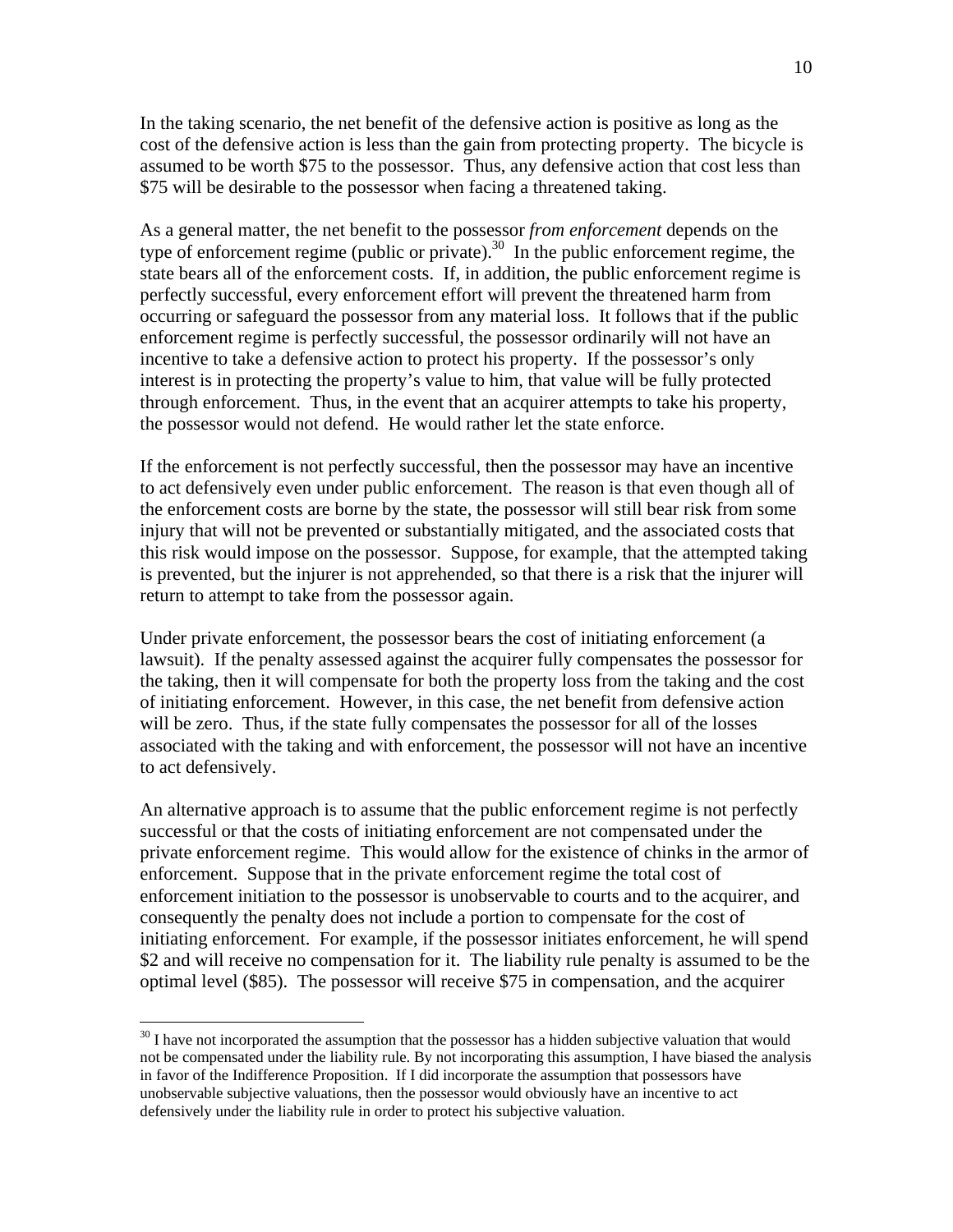will pay an additional \$10 to the state. Under these assumptions, defensive actions will be observed in response to a threatened taking. If the acquirer spends \$1 on a defensive action which prevents the taking, he can avoid losing \$2 in initiating enforcement.

A defensive action saves litigation expenses, and also saves the state enforcement expenses. When the possessor chooses to spend \$1 on the defensive action, he avoids the need to spend \$2 later on enforcement. He also saves the state from having to incur expenses on prosecution and administration. In the illustration used previously, a defensive expenditure of \$1 allows society to avoid spending \$10 on enforcement, a net saving of \$9.

## E. Reconsideration of Outcome under Low Transaction Costs

Now I will consider the implication of defensive actions for the choice between the property and the liability rule. Recall that it was argued (under the Indifference Proposition) that society should be indifferent as between property and liability rules when transaction costs are low. The reason is that takings will not occur under either rule; the parties will always reach an agreement for a voluntary trade rather than allow an inefficient taking to occur.

Consider the low transaction cost setting, and suppose the liability rule is in effect. The high-valuing acquirer approaches a possessor to acquire his bicycle. Under the traditional argument based on Calabresi and Melamed, the high-valuing acquirer takes because he still gains after paying the liability rule penalty. Under the Indifference Proposition, the high valuing acquirer does not take, because both he and the possessor can find a superior arrangement, as between the two of them, relative to taking. The reason that the possessor and acquirer reach an agreement under the Indifference Proposition is because the possessor sets his price at the level of or below the liability rule penalty in order to avoid a taking. That enables both parties to reap the gains from trade, though the possessor may fail to receive as much of the surplus as he would in the absence of a threatened taking.

With defensive actions available, this argument must be modified. Now, when the acquirer approaches the possessor desiring his bicycle, the possessor has three options: enforce through litigation after the taking, bargain, or take a defensive action. The Indifference Proposition indicates that the bargain option is superior to the litigation option, hence the litigation option can be discarded from the analysis. But is the bargain option superior to the defensive option?

If the possessor bargains, his gain will be no greater than \$10, the difference between the liability rule penalty of \$85 and the bicycle's value of \$75. If the possessor takes a defensive action, preventing the taking, his potential gain from a bargain becomes the entire surplus from the transaction, \$25. Clearly, any defensive action that costs less than \$15 will be preferable to bargaining, in the eyes of the possessor.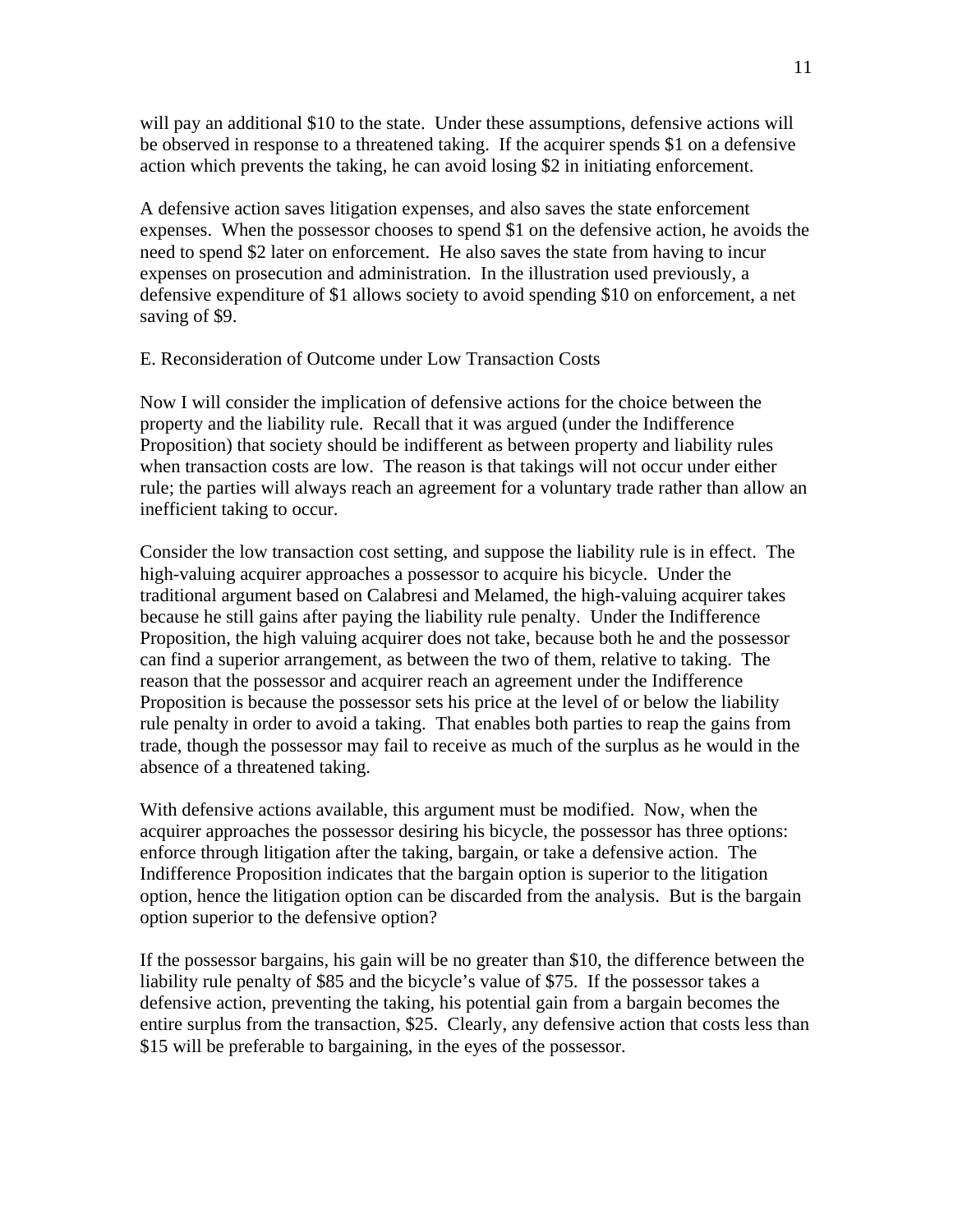To simplify, assume that a defensive action which prevents the taking costs the possessor only \$1. Obviously, the possessor will invest the \$1 in the defensive action, and then bargain with the acquirer, setting his price above the \$85 limit associated with the liability rule penalty. The rational strategy for the possessor is to spend \$1 on the defensive action and then set a take-it-or-leave-it price of \$100 for the bicycle. The gain from this strategy, relative to bargaining without taking the defensive action, is \$14 (\$100 price with defense minus \$85 price without defense minus \$1 investment in defense). Given this, all possessors will take the defensive action in the low transaction cost setting.

The upshot of this discussion is that if the cost of the defensive action is sufficiently low, the possessor will invest in defense, and no possessor will be able to take his property. Any acquirer who wants the possessor's property will have to bargain for it. The defensive action serves in effect as a privately-sponsored property rule. Since it requires the expenditure of additional resources, it is inferior in welfare terms to the statesponsored property rule.

This conclusion is premature, one might argue. Why not let the bargaining continue, encompassing even the question whether to invest in defense? Assuming transaction costs are low, the parties could bargain about whether the possessor will take a defensive action. The acquirer will say to the possessor, "If you spend money on defense, you will have only \$24 of surplus available. If you don't spend money on defense you will have \$25 of surplus if I refrain from taking your property. I could let you have \$24.50 of that surplus if you will let me have \$.50 of it. Why burn money on defense?"

This hypothetical conversation implies that there is a Pareto superior transaction in which the possessor forgoes defense and shares the entire surplus with the acquirer. If transaction costs are low, the parties should choose this arrangement over any alternative in which the possessor takes a costly defensive action. Given this, the defensive action will never be taken under the liability rule and the entire transaction surplus will be shared, just as under the property rule. The liability rule and the property rule would be equivalent in terms of welfare, as predicted by the Indifference Proposition.

But there are problems with this conclusion too. First, a promise on the part of the acquirer to forgo a taking lacks *credibility*. If the possessor disables himself from defending his property, why should the acquirer not renege on his promise and take (or renegotiate the deal) after the possessor has disabled himself? An exchange in which the possessor agrees to forgo defense in exchange for the acquirer's promise not to take requires trust between the parties.<sup>31</sup> Indeed, the slightest degree of mistrust, or lack of common understanding, would generate the mutual defection outcome where the possessor invests in defense and the acquirer attempts a taking. Suppose, for example, that they agree to share the surplus with no investment in defense, and suppose that the possessor thinks that the acquirer thinks that the possessor might actually invest in defense. Then it may be rational for the possessor to invest in defense. If the possessor

<sup>&</sup>lt;sup>31</sup> Alternatively, the acquirer could disable himself from engaging in a taking. For example, the acquirer could bind his hands in order to make it impossible for him to take. However, this is a costly action and would reduce the surplus from bargaining just as much as would the defensive investment.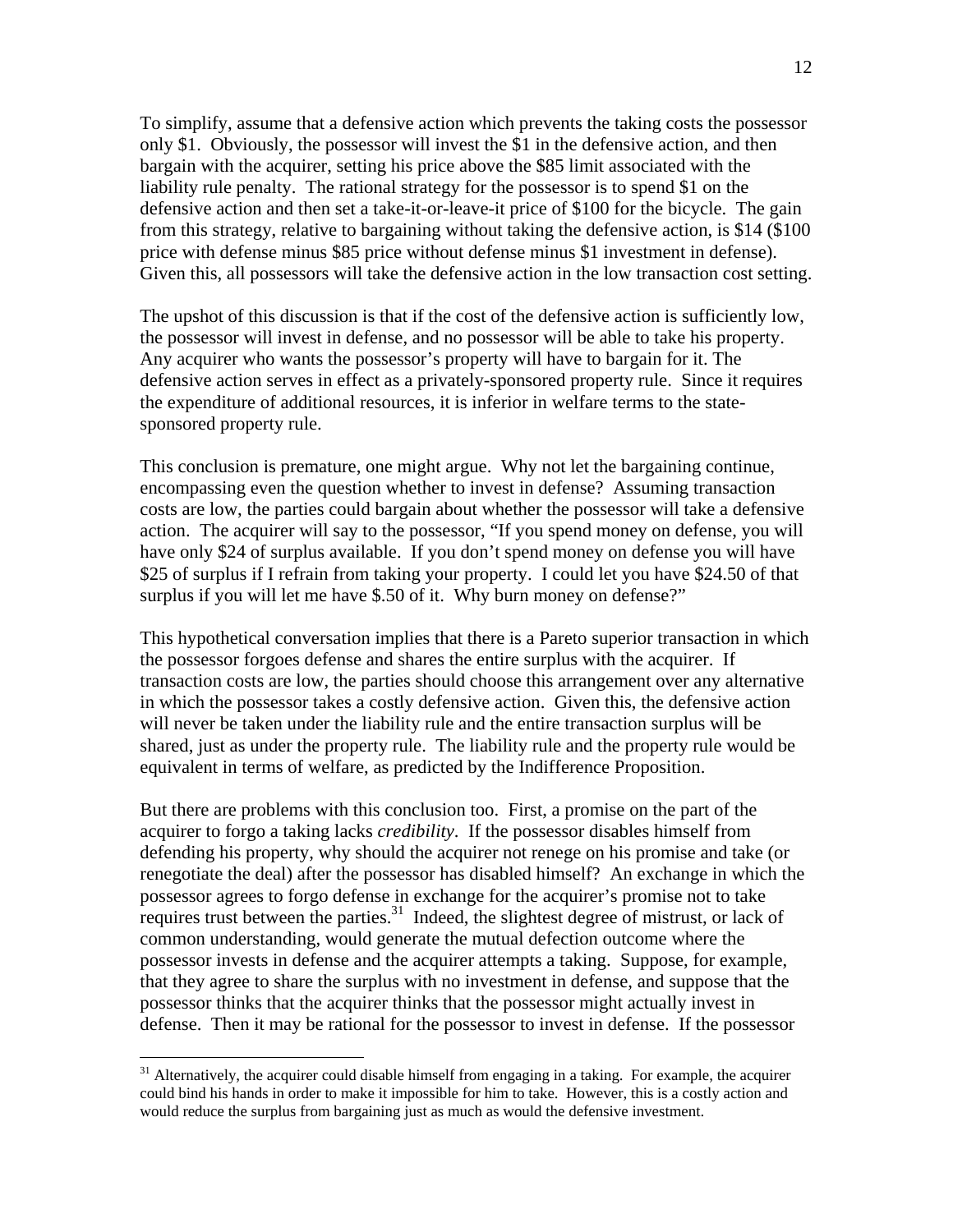invests in defense, takings will be prevented, but welfare will be dissipated in defensive expenditures.

This implies that the Indifference Proposition needs extremely strong assumptions when defensive conduct is taken into account. In addition to zero transaction costs, the parties must share a sense of *common trust* in each other. The common trust assumption is so strong that it should be viewed as appropriate only for special cases.<sup>32</sup>

The second problem with the conclusion that no defensive expenditures and no takings will occur is that it ignores the possibility that the acquirer can outspend the possessor in the struggle for property – that is, the problem of *ex ante rent dissipation*. If the possessor can block a taking by investing \$1, why shouldn't the acquirer be able to defeat those defenses by spending \$2? Eventually all of the surplus from the transfer will be dissipated in investments into the technologies of taking and defense. And common trust, even if it were plausible, would not necessarily get us out of this worst-case scenario, because each party would have an incentive to invest in order to gain the upper hand before any bargaining begins.

The more plausible view is that in low transaction cost settings, common trust will not exist and the parties will remain sufficiently self-interested that they will invest to gain leverage in the bargaining process. As a result, defensive investments will be observed. In the best-outcome scenario, the parties will bargain over transactions subject to the possessor's freedom to exercise his defensive option.<sup>33</sup>

The conclusion is in one respect the same as that implied by the Indifference Proposition: no takings occur. However, in contrast to the Indifference Proposition, the liability rule is inferior to the property rule when transaction costs are low. The reason is that defensive expenditures are made under the liability rule, while such expenditures are not incurred (because they would not be necessary) under the property rule.

The other key result of taking defensive actions is that takings do not occur in the high transaction cost scenario. If possessors each spend \$1 on defense, takings will be prevented. Property is not transferred from possessors to high-valuing acquirers.

 $32$  Admittedly, one could argue that trust is important in most transactions – it is the rare case in which pay and performance are simultaneous. Trust, or some level of compliance with norms requiring promisekeeping, are observed in most functioning markets. Kenneth J. Arrow, Gifts and Exchanges, 1 Philosophy and Public Affairs 343, 357-58 (1972). Still, there is a substantial difference between the level of trust that is required in a setting in which the property rule is recognized and enforced, and the level of trust required in the setting in which it is not. The property rule protects a broader range of property interests than does the liability rule. The interests that are effectively unprotected under the liability rule would need to be protected through trust in the one-on-one transaction.<br><sup>33</sup> In the worst-outcome scenario, all of the gains from trade will be dissipated as parties invest ex ante in

order to gain leverage in the bargaining process by securing dominance in the use of force. In this scenario the parties engage in competitive one-upmanship in technologies that facilitate taking and defense. The Coase Theorem has little application to this scenario.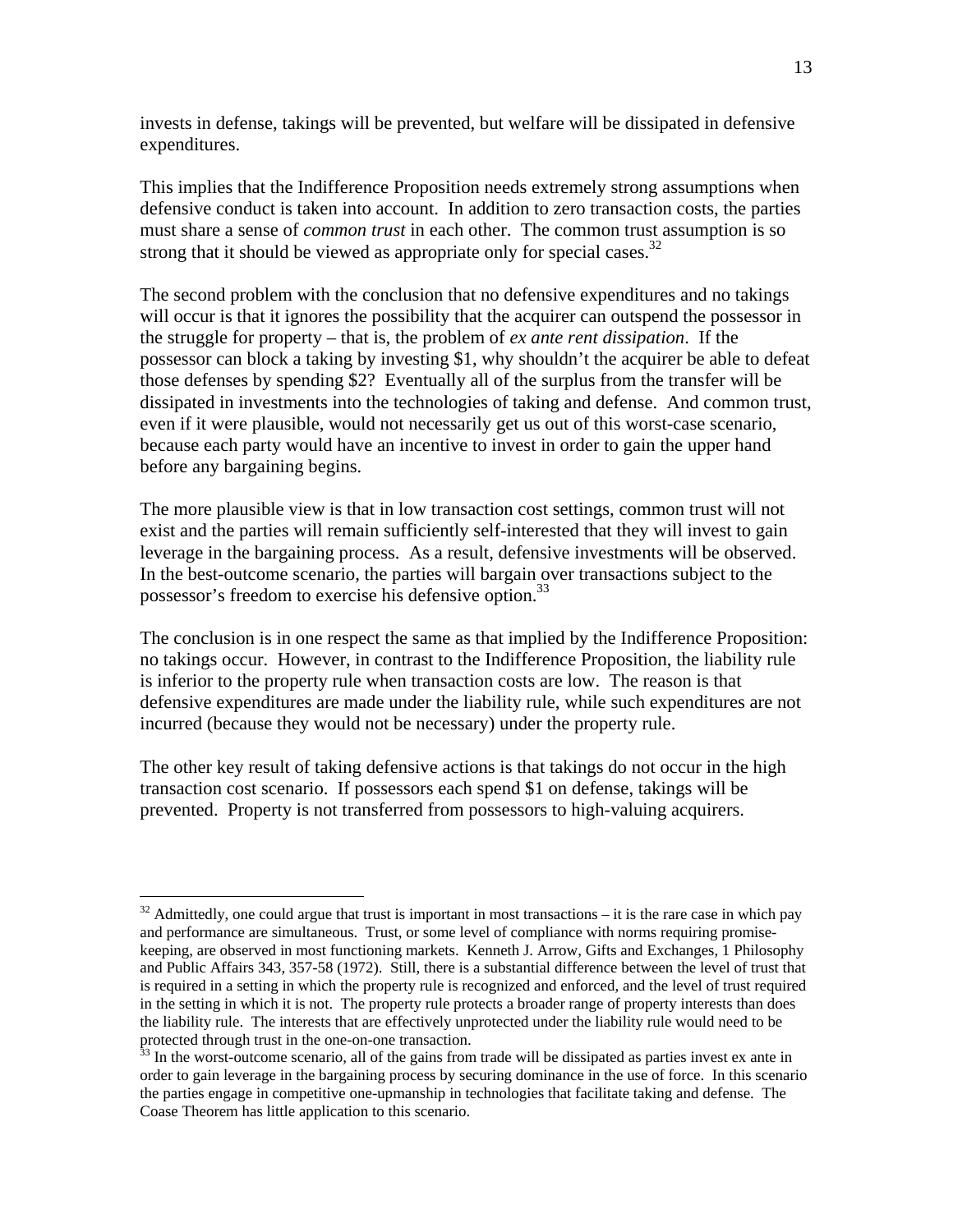The welfare implications of these changes are unclear a priori. On one hand, it is efficient for the defensive action to substitute for the enforcement effort. Society saves \$9 by each such substitution. On the other hand, and perhaps counter-intuitively, resources are not transferred by takings to high-valuing actors. As a general matter, the welfare implications of defensive actions in the high transaction cost setting are ambiguous.

## III. Application to Law

To this point, I have examined the welfare implications of defensive conduct under property rules and under liability rules. With defensive conduct taken into account, property rules are unambiguously preferable to liability rules in low transaction cost settings. In high transaction cost settings, where liability rules are preferable to property rules, defensive conduct has ambiguous welfare implications.

In this part, I will apply the theory developed in the previous part to the case law on defensive conduct, starting with *Ploof v. Putnam*. 34 Tort law, I will argue, incorporates the property rule, which, in addition to prohibiting nonconsensual transfers, *authorizes defensive conduct*, and complementary regulatory doctrines that *align private and social incentives to take defensive action*. As a result, defensive conduct carried out in accordance with the tort law rules is likely to be socially beneficial. Although the property rules framework indicates that defensive conduct has ambiguous welfare implications generally, the tort law governing defensive conduct discourages the socially harmful forms of it.

## A. *Ploof v. Putnam*: Necessity Doctrine as Regulator of Defensive Conduct

Consider an example based on *Ploof v. Putnam*. Suppose the boat owner (acquirer) approaches the possessor's dock in his boat and attempts to moor it to the dock. A storm is in progress and the acquirer needs to act quickly to avoid damage to his boat and the people inside of it. The possessor has the option of allowing the acquirer to tie his boat to the dock, and then bring a lawsuit later for any damage caused, or to prevent the acquirer

<u>.</u>

<sup>34 81</sup> Vt. 471, 71 A. 188 (1908).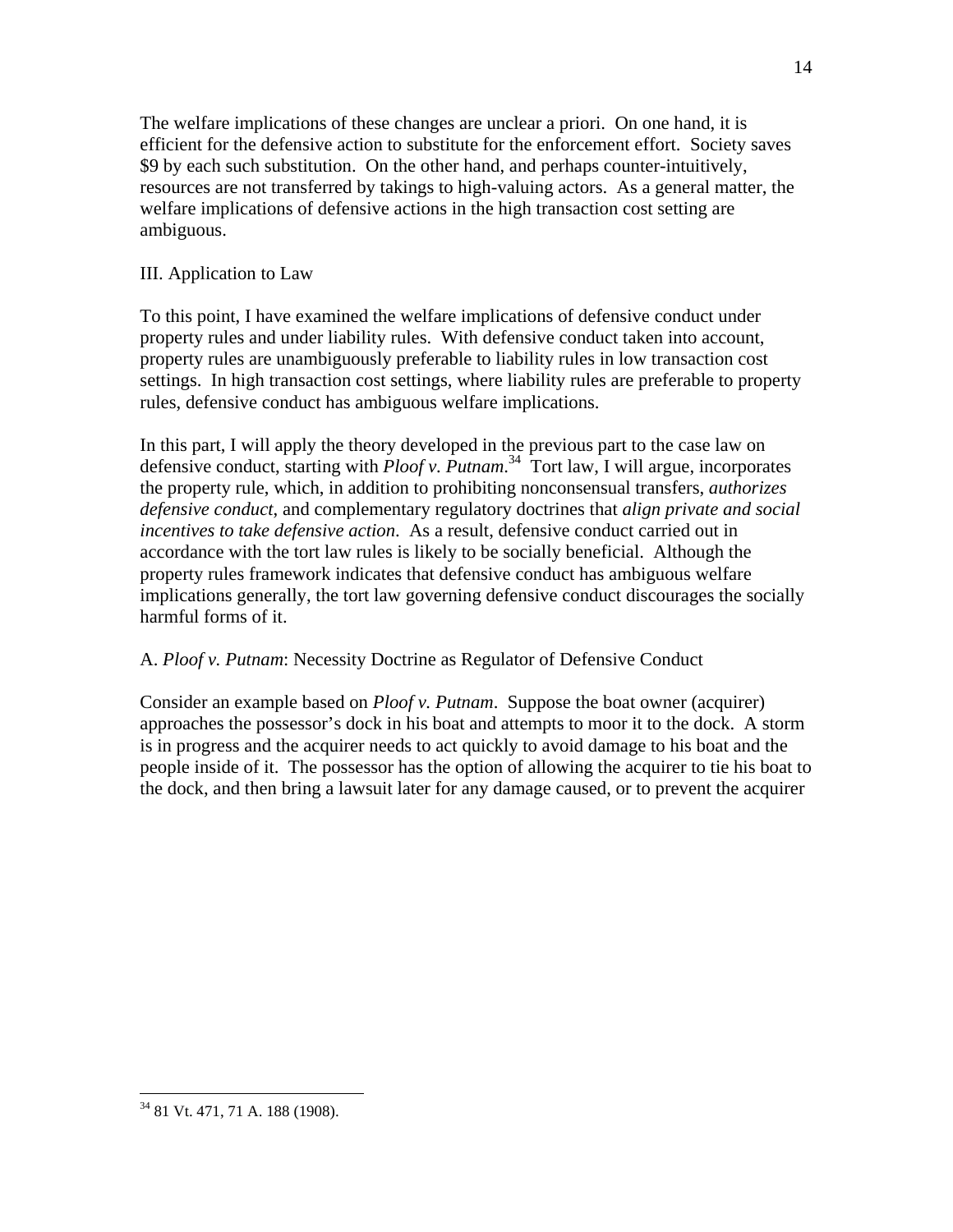from tying his boat to the dock.<sup>35</sup> Because of the need to act quickly,<sup>36</sup> the cost of bargaining all the way to an optimal contract is prohibitively high.<sup>37</sup>

It is not clear whether defensive action is socially desirable. It enhances welfare by substituting the cheaper defensive action for litigation. However, it may reduce welfare if the value of the temporary mooring to the acquirer is greater than the cost to the possessor. Specifically, suppose the numerical assumptions I adopted in the illustration examined earlier apply to this case: the cost of defense is \$1 and the total expenses from litigation amount to \$10, with \$2 borne by the possessor (dock owner) and \$8 borne by the acquirer (boat owner). The savings from substituting defensive conduct for litigation amount to \$9. The defense action is welfare enhancing if the difference between the acquirer's gain and the possessor's loss is less than \$9. If the difference is greater than \$9, social welfare is reduced by the defensive action.

Suppose, for example, that the value of temporary mooring is \$100 to the boat owner. Suppose the damage that the boat owner would do the dock is \$20. Table 1 shows the relevant numbers for this example. Since the difference between the boat owner's gain and the dock owner's loss is greater than \$9, social welfare would be reduced by the defensive action. Another way of seeing this is to consider the social costs under the alternatives. If the dock owner defends (turning away the boat) the cost to society is the sum of the costs of defense and the harm to the boat owner, which is \$101. If he chooses not to defend, society will bear the costs of litigation and the loss of the dock owner, which sums to \$30. Under these assumptions, society is better off if the dock owner chooses not to defend.

 $35$  In the previous part of the text, I examined a hypothetical case in which the potential acquirer attempts to acquire a bicycle belonging to the possessor. What happens if we apply the same analysis to *Ploof*, assuming transaction costs are sufficiently low for an agreement to be reached? If the boat owner approaches the dock owner and gets permission to tie his boat, it would seem that the issue of defense is no longer important. Granting permission implies forbearance from defense. But what if the boat owner exceeds the terms of his invitation? Defense becomes relevant again, and the issues of credibility and trust explored in the previous part reemerge. Or suppose the boat owner approaches the dock owner a week in advance and proposes to share the surplus from gaining access to the dock as long as the dock owner forgoes all defensive investments? The issues of credibility and trust again emerge as significant constraints on the bargaining process.

<sup>&</sup>lt;sup>36</sup> If there were no need to act quickly, this scenario would be one in which the acquiring party values access more than the loss to the owner. For such scenarios in the case law, see, e.g., Jacques v. Steenberg Homes, 563 N.W.2d 154 (Wis. 1997); Goulding v. Cook, 422 Mass. 276 (1996).

 $37$  If the cost of bargaining were not prohibitively high, there would remain the problem of sorting out fair from unfair bargains. The possessor would realize that the potential invader (boat owner) is in dire straits. He might require the boat owner to pay an enormous fee, equal to the entire value of the boat, for access to the dock. Courts have refused to enforce salvage fees under these conditions, see, e.g., Post v. Jones, 60 U.S. (19 How.) 150, 160 (1856); Epstein, Cases and Materials on Torts 75 (2008). One important effect of the necessity doctrine is that it removes a great deal of bargaining power from the dock owner during the storm. With the necessity doctrine in force, the boat owner knows that he can sue for the value of the boat. The dock owner's refusal would threaten only the loss of litigation expenses to the boat owner, rather than the loss of the entire value of the boat. The bargaining game between the boat owner and dock owner changes to one in which the parties have roughly equivalent stakes in reaching an agreement.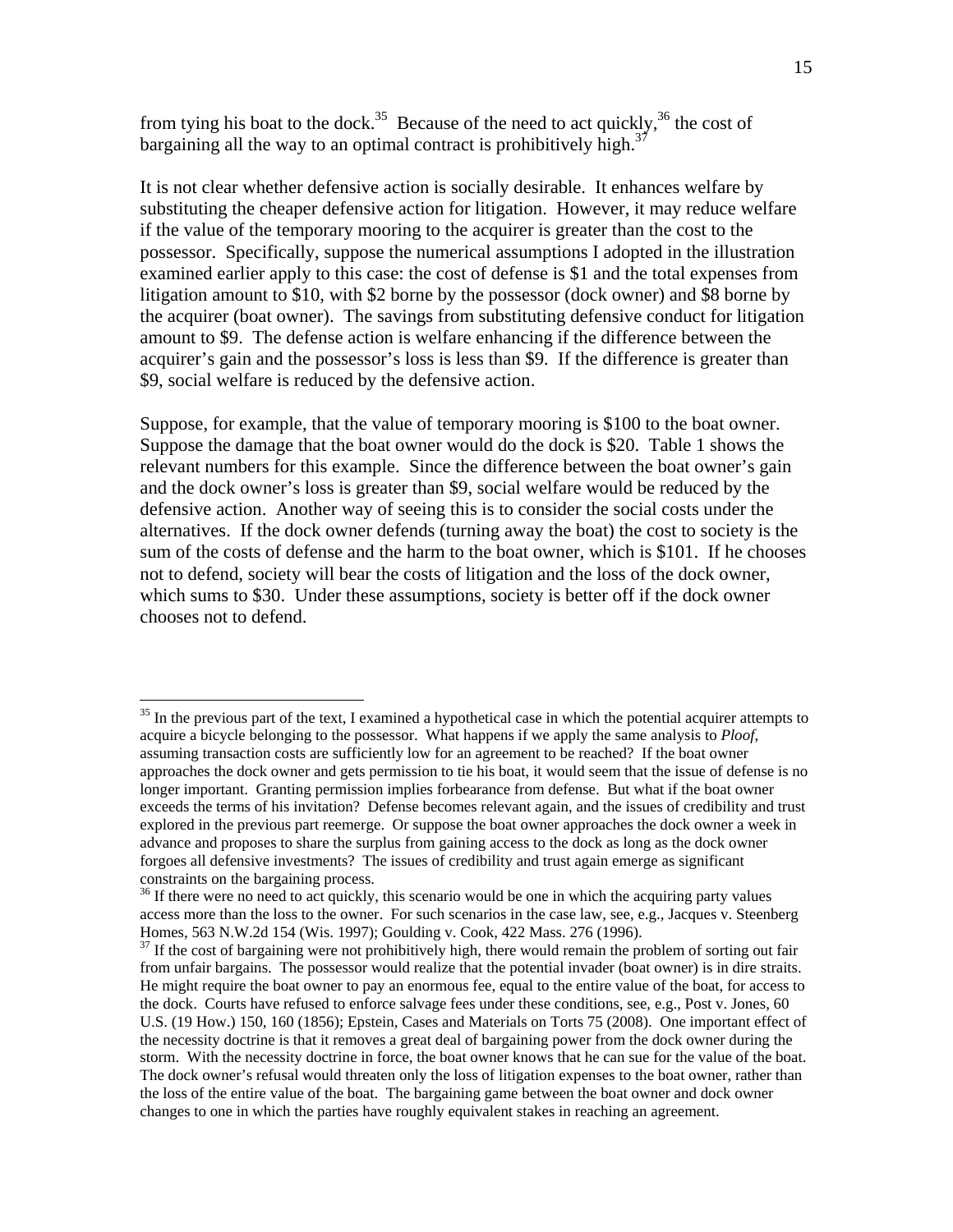| Table 1                                           |  |
|---------------------------------------------------|--|
| Numerical Example Based on <i>Ploof v. Putnam</i> |  |

|                                 | Defense | No Defense |
|---------------------------------|---------|------------|
| <b>Loss to Possessor</b>        | \$1     | \$20       |
| Loss to<br>Acquirer             | \$100   | \$0        |
| Litigation cost of<br>Possessor | $$2*$   | \$2        |
| Litigation cost of<br>Acquirer  | \$8*    | \$8        |

\*Expenses incurred only under the necessity doctrine.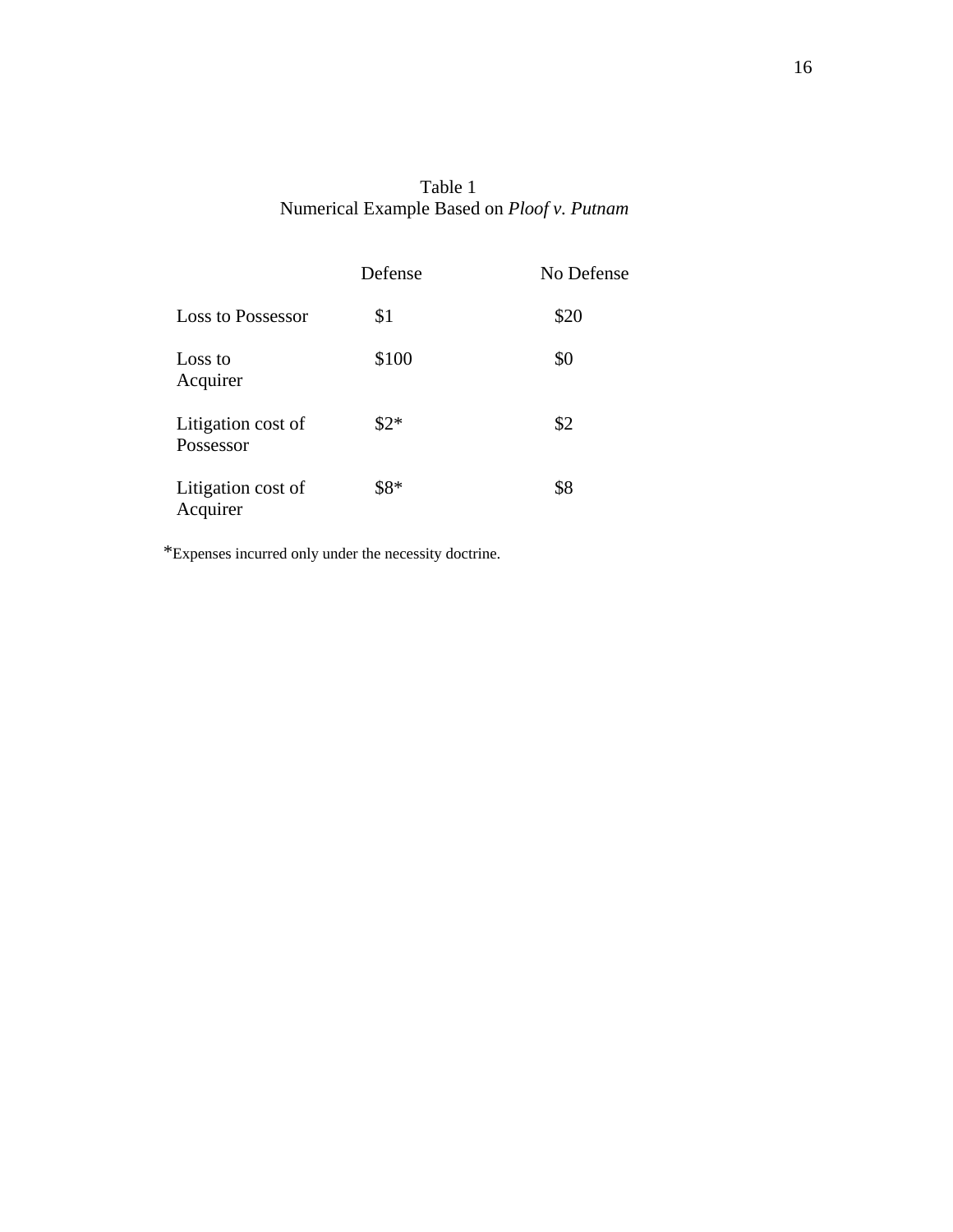As this example illustrates there are many variables that could affect the welfare accounting of defensive actions. One is whether the possessor can identify the type of acquirer before the transaction. Suppose, consistent with this illustration, the possessor can act early  $-i.e.,$  invest in defense ex ante – by blocking the boat or defend later by untying the boat. If the possessor can see that the acquirer is a "low value type" (i.e., the value of temporary mooring is low to the acquirer), he need not invest early in defense since the low-valuing acquirer will not try to take his property. Knowing that he will have to pay the liability rule penalty (i.e., damages), the low-valuing acquirer will not attempt a taking. In the *Ploof* setting, this means that if the boat owner has a dilapidated old boat that is virtually worthless, and no lives or other property are in danger, the boat owner will not rationally attempt to tie it to the possessor's dock in the first place. The possessor will invest in defense only when he observes that the boat owner would rationally place a high value on the temporary mooring.

If the possessor cannot identify the type of acquirer before the transaction is complete, he may choose not to invest early in defense as a general rule. Suppose the vast majority of potential acquirers are low-valuing types. Since they will not attempt a taking, there is no need to invest in defense. Investments in defense will be observed only when the probability of detecting an invasion is low, or the percentage of high-valuing acquirers, irrational acquirers, or judgment-proof acquirers is sufficiently high.<sup>38</sup>

Another variable that might affect the welfare assessment is the variety of defensive actions available. Some defensive actions may be welfare enhancing, even when the acquirer is a high-valuing type. For example, the dock owner may be able to guide the boat into a portion of the dock where it will do less damage. Yet another variable is the size of the transaction cost; in some emergency situations, no one may have time to consider options.

Given the unclear welfare implications of defensive actions, the law has made an effort to channel those actions into socially beneficial directions. Under the necessity defense, the possessor may be held liable to the acquirer for the losses imposed on the acquirer by the possessor's defensive action. Return to *Ploof v. Putnam*. The plaintiff (acquirer, boat owner) brought a trespass claim against the defendant for preventing him from mooring to the defendant's dock. The court held that when the defense of necessity applies, the acquirer who attempts a taking (temporary mooring in this case) is not a trespasser. The possessor who defends against the taking is then liable in trespass to the acquirer.

Consider the implications of the necessity doctrine for takings in high transaction cost settings. Suppose, again, that the value to the boat owner of temporary mooring is \$100, and the cost of that mooring to the dock owner is \$20 (as in Table 1). A defensive action by the dock owner costs him \$1 and saves \$10 in litigation expenses by obviating dock owner's the trespass lawsuit. However, the blocking prevents a mooring that would have

<sup>&</sup>lt;sup>38</sup> Suppose the percentage of high-valuing boat owners is low. Dock owners will choose not to invest in early defense (blocking). If the cost of late defense (untying) is greater than that of early defense (blocking), the equilibrium outcome could be one in which more resources are put into each instance of defense because dock owners have adopted the late defense option.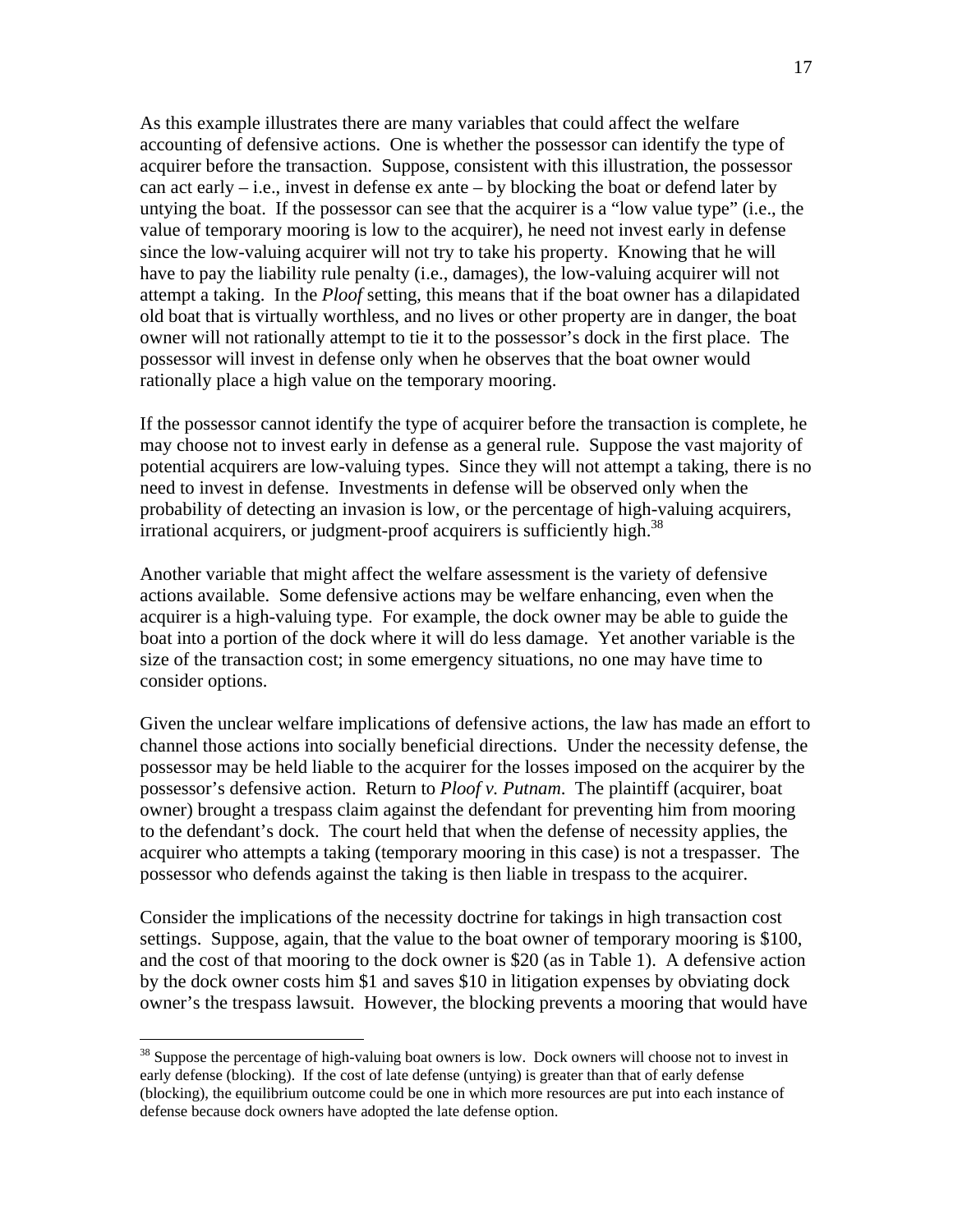raised aggregate welfare by \$80. Overall, the defensive action reduces social welfare – specifically, the welfare loss from the defensive action is equal to \$71, the difference between the \$9 litigation cost gain for society and the \$80 welfare loss. In spite of this loss in social welfare, the dock owner has an incentive to take the defensive action because it allows him to save \$1 by substituting the defensive action for the cost of litigation. Indeed, as long as the cost of the defensive action is less than the cost of litigation, the dock owner will choose the defensive action.

Now incorporate the necessity defense into the actor's calculations. Because the boat owner is not a trespasser according to the necessity defense, the dock owner will incur a liability to the boat owner and litigation expenses (left side of Table 1) as well if he chooses to defend. A defensive action by the dock owner will lead to liability to the boat owner, plus the cost of defense, plus the cost of litigation. If the causation element is considered carefully, so that the court awards the boat owner the amount he has suffered *in excess* of what he would have paid if the invasion occurred, the amount of liability incurred by the dock owner for taking the defensive action is \$80 (the difference between the \$100 loss to the boat owner and the \$20 that the boat owner would have otherwise paid to the dock owner). The dock owner's total cost from a defensive action is therefore \$83 (\$80 liability, plus \$1 defense cost, plus \$2 litigation cost). The cost of not taking a defensive action and litigating later is equal to \$2 (because the dock owner receives compensation for his \$20 loss and incurs the litigation cost). Given this, the dock owner will not take the defensive action, which is the socially desirable decision under these conditions.

More importantly, under the necessity doctrine, the private incremental cost of a defensive action is the same as the social incremental cost of a defensive action. Excluding litigation costs from the analysis, $39$  the private incremental cost of defense (comparing the decision to defend with the decision not to defend) is \$81 (the sum of two terms: (1) the cost of defense and (2) the difference between the boat owner's loss and the dock owner's loss), which is the same as the social incremental cost of defense. This example shows that *the necessity defense aligns the possessor's incentives for defense with the socially optimal incentives for defense*. 40

 $39$  Under the necessity rule, litigation occurs whether or not the dock owner takes a defensive action, so we can exclude litigation costs from the comparison.

<sup>&</sup>lt;sup>40</sup> For a formal demonstration, see Hylton, Economics of Necessity, supra note 8. This example assumes a level of economic accuracy in the application of the causation test that may not be realistic. An alternative, and probably more realistic, approach is to assume the causation test is not applied in the manner assumed in the text. Even under this alternative, the necessity doctrine still aligns the private and social incentive to take a defensive action. Suppose the court does not reduce damages on the basis of the causation argument. Then the dock owner will incur an expense of \$103 if he chooses to defend and \$2 if he chooses not to defend – so he will choose not to defend, which is the socially desirable decision. Now suppose the loss to the boat owner is only \$10. In this case, the court would not apply the necessity doctrine, and the dock owner would not be liable for defending, so again his decision would be best on social welfare grounds. See id. The informational requirements of the necessity doctrine are not great because all the court needs to do is determine which party has the entitlement of greatest value, id. For a defense of property rules based in part on the theory that they are less informationally demanding than liability rules, see Smith, supra note 7.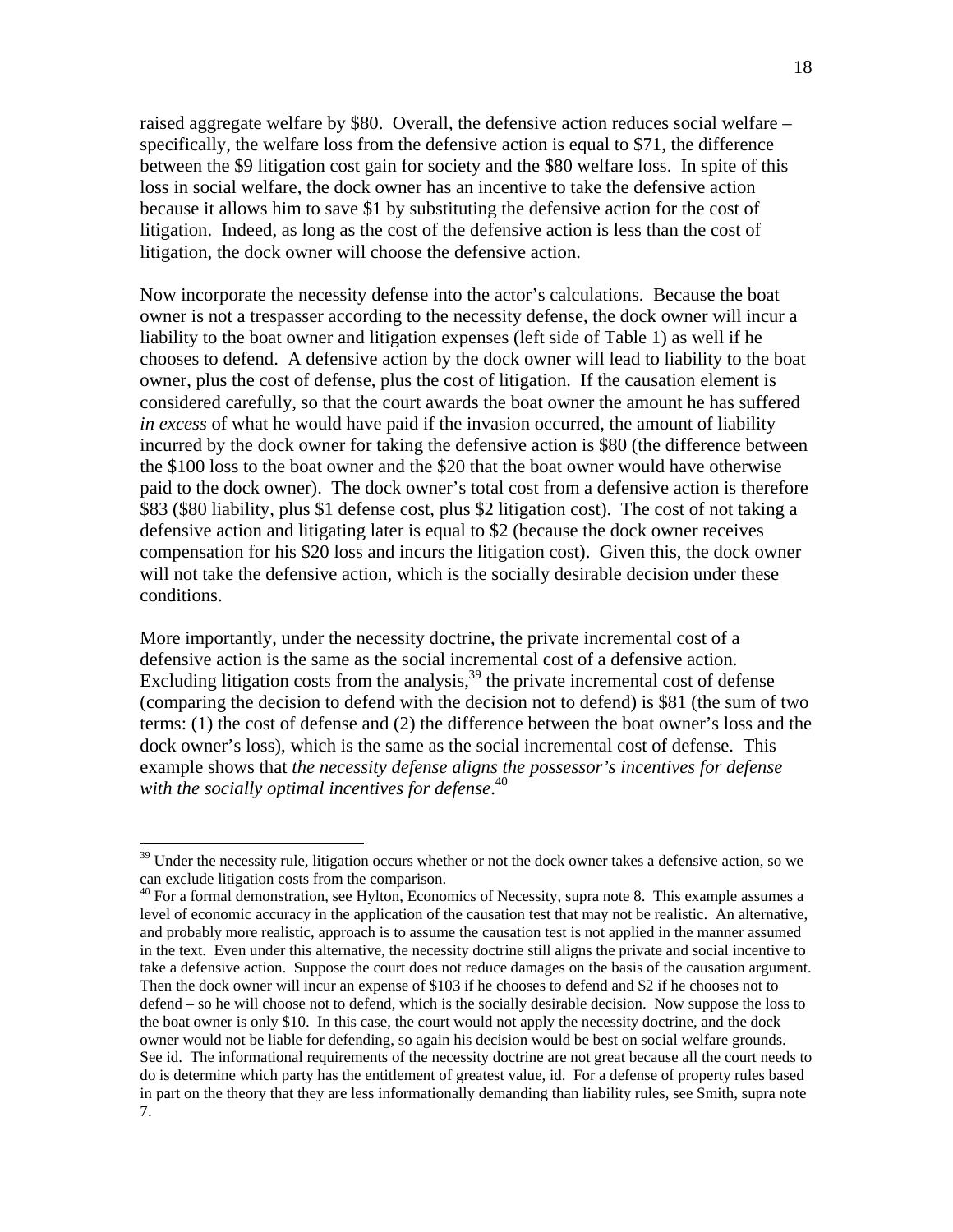The lesson from this analysis is that *with the necessity defense taken into account, defensive action is more likely to be consistent with social welfare in high transaction cost settings. Possessors who take the existence of the necessity defense into account are more likely to take defensive action only when it is welfare enhancing*. Defensive action is desirable overall within the scope of the  $law<sup>41</sup>$ .

The necessity defense regulates the use versus nonuse decision regarding defensive acts. If a possessor anticipates that an acquirer will be able to take advantage of the necessity defense, he will forgo the defensive action. In other words, the necessity rule controls the possessor's rational use of the defensive action as would an on-off switch. However, the necessity defense does not regulate the type of defensive action employed.

#### B. Reasonable Conduct in the Manner of Defending

1

In addition to the necessity doctrine, tort law also applies a *reasonableness doctrine* to defensive actions. Under the reasonableness doctrine, the possessor may be held liable for injuries to the acquirer when the defensive action fails to meet the reasonableness requirement. Return to the example based on *Ploof v. Putnam*, and suppose there is no emergency this time. In other words, transaction costs are low; there is ample time for the boat owner to bargain with the dock owner for access to the dock. But the boat owner attempts to moor without seeking permission anyway. The defensive action of the dock owner is permissible, since the necessity defense cannot be used by the boat owner. However, suppose the dock owner, instead of merely deflecting the mooring attempt, uses a grenade to destroy the incoming boat. The deliberate and unnecessary destruction of the acquirer's property goes beyond the action necessary to prevent the taking of property. The dock owner would be held liable for the incremental destruction caused by the grenade under the reasonableness doctrine.

To see the function of the reasonableness doctrine within the example used here, suppose the value of temporary mooring to the acquirer is only \$5. The acquirer probably could not use the necessity defense because of the difference between the cost and benefit of temporary mooring.<sup>42</sup> However, the grenade used to deflect the acquirer's boat causes destruction valued at \$200. The value of the destruction is much greater than that of temporary mooring, because the mooring is temporary while the destruction is

<sup>&</sup>lt;sup>41</sup> This argument has implications for the argument of the previous part that property rules are socially preferable to liability rules in low transaction cost settings. If the necessity rule leads to socially optimal defensive expenditures, then in theory the property rule can be replaced by a liability rule coupled with the necessity rule, so that defensive expenditures are made only when the taking is wealth-reducing. Such a regime would optimally regulate defense, but would still result in defensive expenditures. Welfare would therefore be lower than under the property rule.

<sup>&</sup>lt;sup>42</sup> Vincent v. Lake Erie, 124 N.W., at 222 (noting that "the defendant prudently and advisedly availed itself of the plaintiffs' property for the purpose of preserving its own more valuable property"); Francis H. Bohlen, Incomplete Privilege to Inflict Intentional Invasions of Interests of Property and Personality, 39 Harvard Law Review 307, 314-15 (1926). Vincent does not state explicitly that the necessity doctrine requires the defendant's property that is preserved to be more valuable than the plaintiff's property that is sacrificed. Still, the reference to the relative value of the defendant's property suggests that the court considered this an important factor in finding that the necessity defense applies. Bohlen argues that the necessity defense requires that the defendant's property have greater value than the plaintiff's.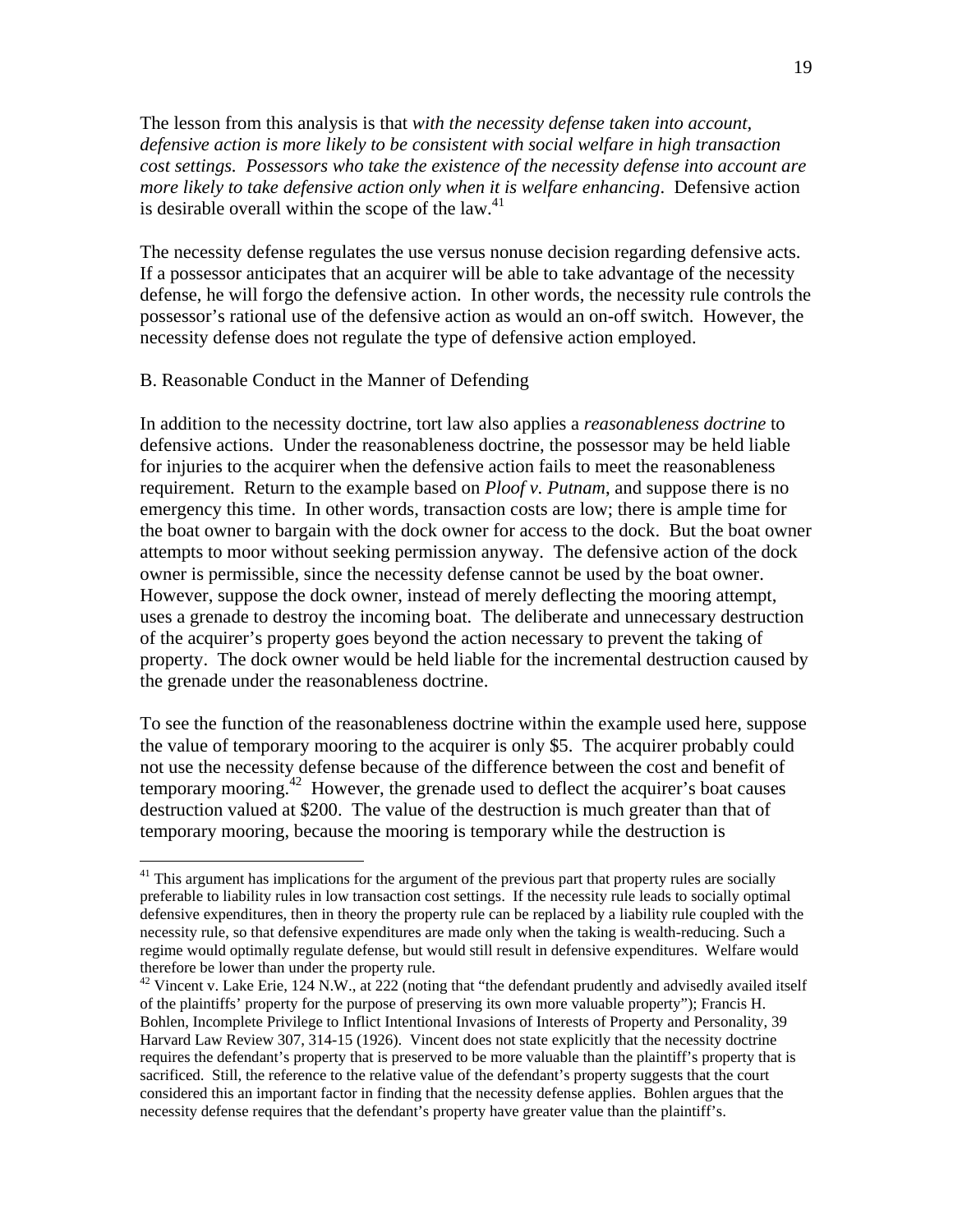permanent. Suppose the possessor could have deflected the boat without causing destruction at a cost of \$1. The use of the grenade costs \$1 also, but imposes a loss of \$200. If the possessor is held liable for the \$200 destruction under the reasonableness doctrine, he will have an incentive in the future to choose the less destructive method of property defense (deflection rather than destruction).

The reasonableness doctrine's regulation of defensive force generally involves a Hand-Formula like balancing of the costs and benefits of alternatives forms of defensive conduct. In the most commonly repeated scenario, defense of real property, the reasonableness rule has been crystallized in the form of a choreographed set of responses. *M'Ilvoy v. Cockran*<sup>43</sup> and similar cases have set out the following procedure on defending property. If the invasion is forceful, the possessor can use force to expel the intruder. If the invasion is peaceful, the possessor must first request the invader to leave, and then can use force if the invader refuses. The force that is used must be proportional to the force used by the invader and no more than is reasonably suggested by the need to expel the intruder.

In addition to regulating the degree of force used in rational defense, reasonableness doctrine regulates the decision to use force, primarily to distinguish defensive from offensive conduct. In order to be permissible defensive conduct, there must be a reasonable perception of the need to use force in defense. Suppose a shopkeeper has a store customer roughed up by store security guards because he thought the customer had shoplifted an item. A court would require evidence that the shopkeeper had reasonable grounds for believing that the store customer was stealing.<sup>44</sup> If there was no evidence of reasonable grounds for suspicion, the shopkeeper's use of force would be impermissible even if the degree of force used was considered reasonable.

The property rule analysis of the previous part establishes that defensive conduct can be socially desirable, given the delay of public enforcement and the high cost of private enforcement. For this reason it makes sense for the law to permit rational defensive conduct to a certain degree. But once the law immunizes defensive conduct, it creates an incentive for actors to characterize offensive conduct as defensive. For example, returning to the shopkeeper case, the shopkeeper's security guard might decide for private reasons to harass a store customer, perhaps because frequent displays of rough treatment would deter customers from attempting to shoplift. When asked the basis for the harassment, the security guard could argue that he thought the customer was shoplifting. Given the possibility that aggressive assaults could be disguised as defensive actions, there is a need for a rule regulating the decision to use force in defense.

As the shopkeeper example illustrates, defensive conduct may have private benefits that vastly exceed the social benefits in some settings. A shopkeeper might have a preference

<sup>43 2</sup> A.K. Marsh, 271 (1820).

<sup>&</sup>lt;sup>44</sup> In Coblyn v. Kennedy's, 359 Mass. 319, 268 N.E. 2d 860 (1971), the store security guards surrounded an elderly man, in front of customers, as he was exiting the store; marched him through the store to question him. The court concluded that the threatened force used and the nature of the detainment went beyond the force necessary for the danger they suspected.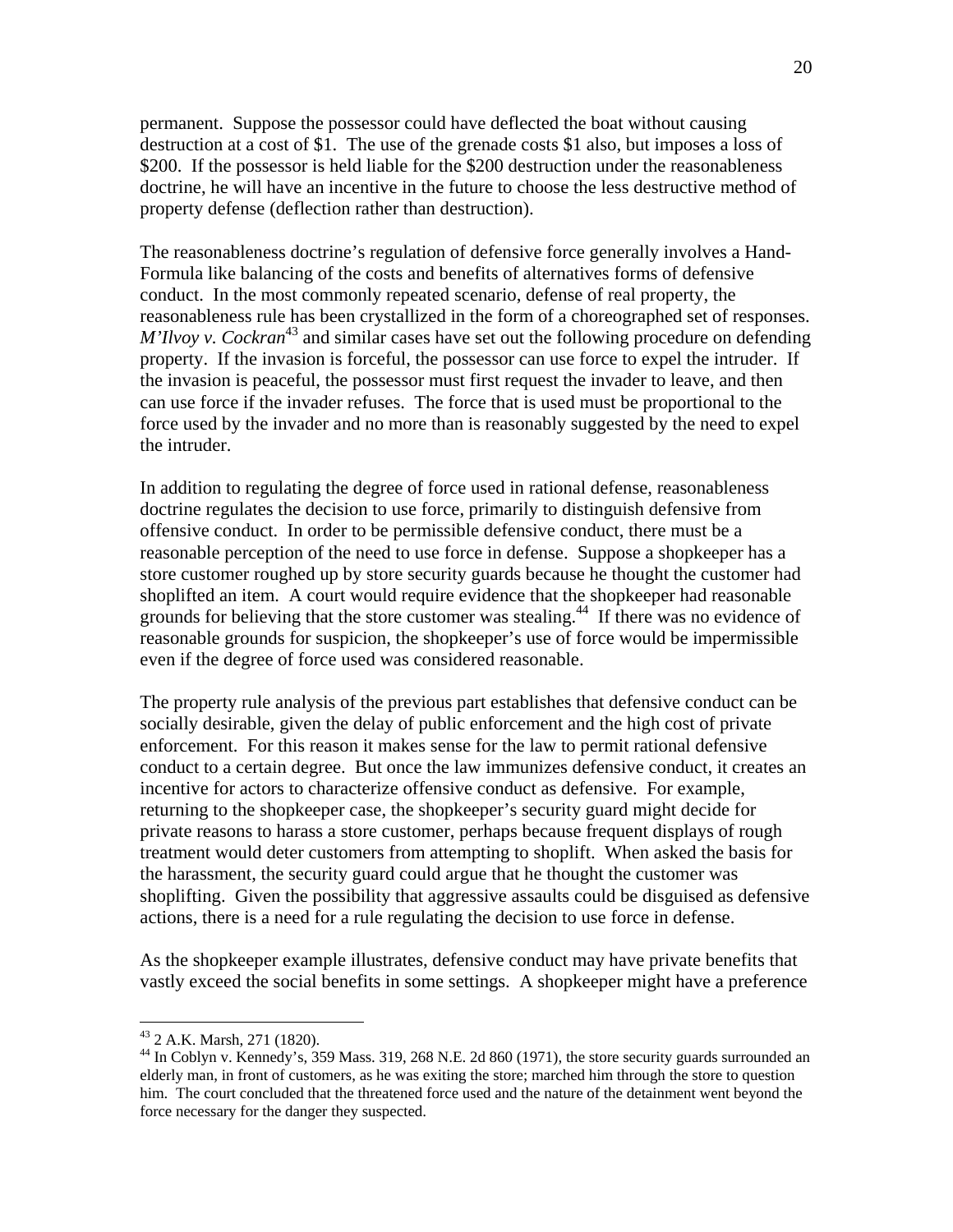for a certain type of customer, and distaste for another type. The distaste could be rationally based, or based on irrational preferences. In either case, the shopkeeper's incentive may be to harass store visitors who are within the group that he dislikes. Harassment of this sort would discourage the disfavored customers and might even encourage the favored ones. Liability regulates the exercise of defensive force in these settings by internalizing its external costs.

Although rational defensive conduct can be socially desirable, the incentive to use it is excessive. The overall effect of both necessity and reasonableness doctrine is to dampen the excessive incentive to take defensive action and the closely-related incentive to choose the most effective action without regard to its costs to the invading party.

#### C. Defensive Conduct for the Protection of Others

Under the reasonableness rule, a possessor who takes a defensive action may not be held liable to the acquirer, as would otherwise be required by the necessity doctrine, if his conduct benefits others. In the hypothetical based on *Ploof*, suppose the dock owner realizes that the incoming boat carries diseased animals that will infect other cattle within the community. If the dock owner deflects the boat, the necessity rule would appear to impose liability on the dock owner. However, he may avoid liability under the reasonable conduct rule. Application of the necessity rule to this setting would distort the incentives of the dock owner in a way that would discourage him from taking the defensive action even though it is socially desirable.

To illustrate, assume the necessity rule applies. The boat is approaching the dock and will impose a cost of \$20 on the dock owner, and the value of temporary mooring to the boat owner is \$100. But in this case, temporary mooring will lead to the spread of disease to other cattle in the community, resulting in a loss of \$1,000. Again, the dock owner realizes that if he takes a defensive action he saves \$1 (he spends \$1 on defense and saves \$2 in litigation costs). Because the boat owner is not a trespasser in the law, according to the necessity defense, the dock owner incurs a liability to the acquirer. Following the earlier example on the causation issue, the amount of liability incurred by the dock owner, for taking the defensive action, is \$80 (the difference between the \$100 loss to the boat owner and the \$20 that the boat owner would have otherwise paid to the dock owner), and his total cost from a defensive action is \$81. The cost to the dock owner of not taking the defensive action and litigating later is equal to \$2, so the dock owner will not take the defensive action under the necessity rule. But this is socially undesirable, because the social cost of not taking the defensive action is \$1,020 (the loss to the community from disease plus the loss to the dock owner), while the social cost of the defensive action is \$101 (the loss to the boat owner plus the cost of defense). The reasonableness rule would prevent the dock owner from being held liable for the defensive action in this example.

Just as the necessity doctrine distorts incentives for defensive conduct in some settings, the rule can also distort incentives for offensive conduct. The public necessity doctrine applies to such settings. Suppose the dock has a bomb on it. The incoming boat, by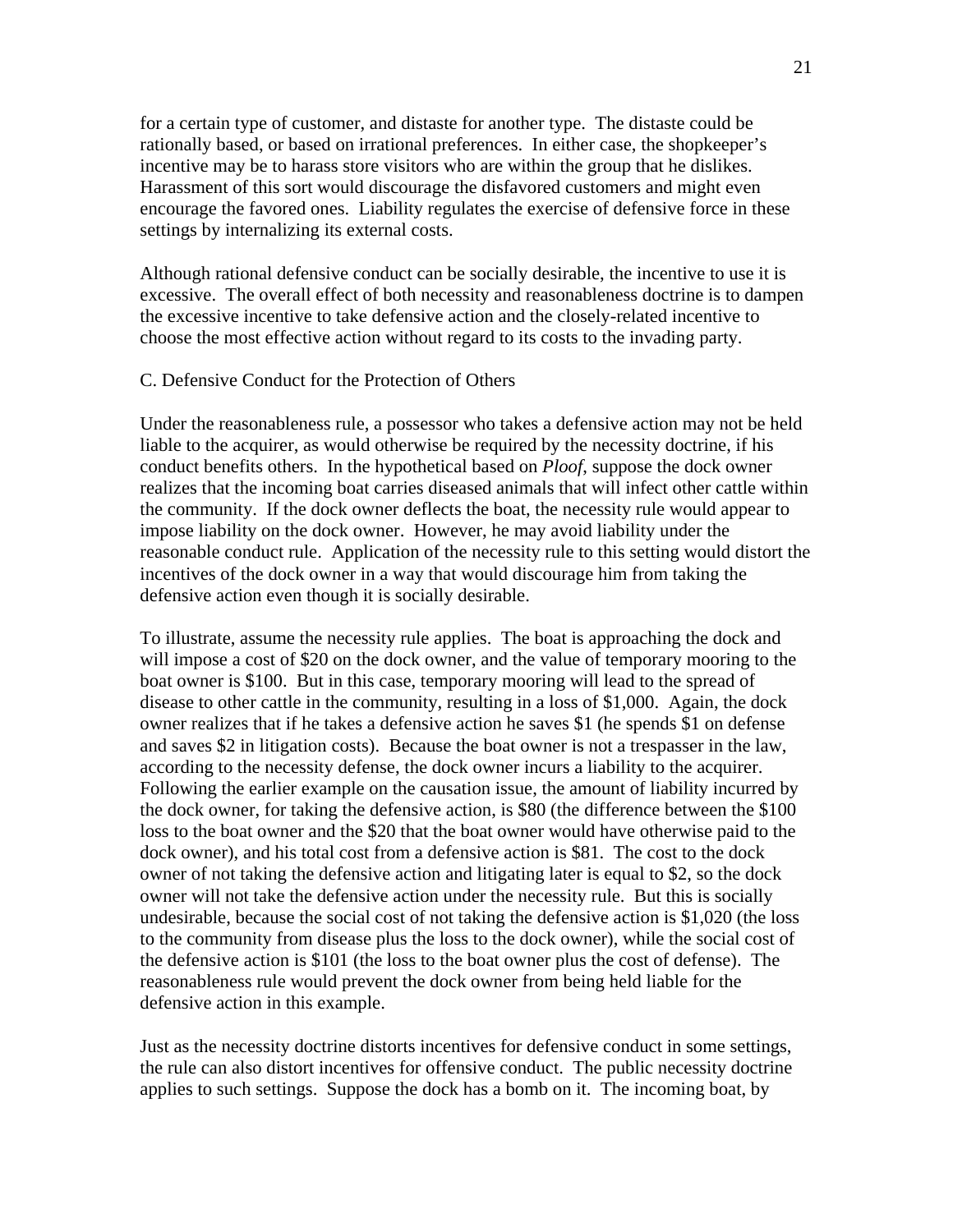destroying the dock, will also destroy the bomb, saving the property of people who live near the dock. Under the traditional necessity approach, reflected in *Ploof* and in *Vincent*, the boat owner would be liable to the dock owner for the damage caused by the boat. But this distorts incentives away from the socially desirable action. The public necessity rule protects the boat owner from liability, based on a rule of reason assessment of the costs and benefits of invasion under the circumstances.

The underlying basis for the reasonableness defense and the public necessity defense are the same. The only significant difference appears in their applications. The public necessity defense applies when the invading party destroys property for the benefit of others. The reasonableness defense, the same as public necessity except for the label, applies when the property possessor blocks the invasion in order to protect others.

## D. Defense and Recapture

The economics of defense change as the length of time following the invasion increases. The law on recapture of property, for example, says that it must be done in a peaceful manner.<sup>45</sup> This is usually followed with the statement that maintaining peace is more important than protecting property rights.<sup>46</sup> This justification merely pushes the question back a bit – why is it better to maintain peace than to protect property rights? I see two possible explanations, both consistent with the framework of this paper. One reason is the possible signaling of consent that comes with delay. Another is the possibility that late defense (i.e., recapture) is more costly than immediate defense.

If an invasion occurs and the possessor waits a long time before attempting to defend the property, his wait may be taken as evidence of consent. For example, suppose in *Ploof* that the invading boat owner arrived at a time when the skies were clear and there was no storm threatening, and tied up to the dock. The dock owner then did nothing for several days. Finally, after a week passed, the dock owner untied the boat and it washed against the shore and was destroyed. The dock owner passed up his chance to act with force in hot pursuit.<sup>47</sup> He could have untied the boat immediately, but he chose not to. His delay may be taken as a signal of acceptance and consent to the invasion. If the objective evidence suggests a reasonable basis for a finding of consent, the dock owner would be liable for the defensive action, even though he would not have been liable if he had acted immediately.

A slightly different case involves the recapture of personal property. Suppose *A* takes *B*'s bicycle. A week passes and all the while *B* knows that *A* has the bicycle, though nothing in  $B$ 's behavior suggests that he has consented to the taking. Forceful recapture is likely to be much more costly than if *B* had prevented the taking in the first place. *A*, knowing that *B* intends to recapture the property, is likely to take steps to prevent it; hiding the property or lying in wait for *B* to arrive in search of his bicycle. And if *B* were successful in the recapture effort, *A* might attempt to steal it again, and *B* to recapture it again, and

1

<sup>45</sup> Bobb v. Bosworth, 16 Ky. 81 (1808); Barr v. Post, 56 Neb. 698, 77 N.W. 123 (1898).

 $46$  See, e.g., Bobb v. Bosworth, 16 Ky., at 16.

 $47$  On the fresh pursuit requirement, see William L. Prosser, Handbook of the Law of Torts 118 (1971).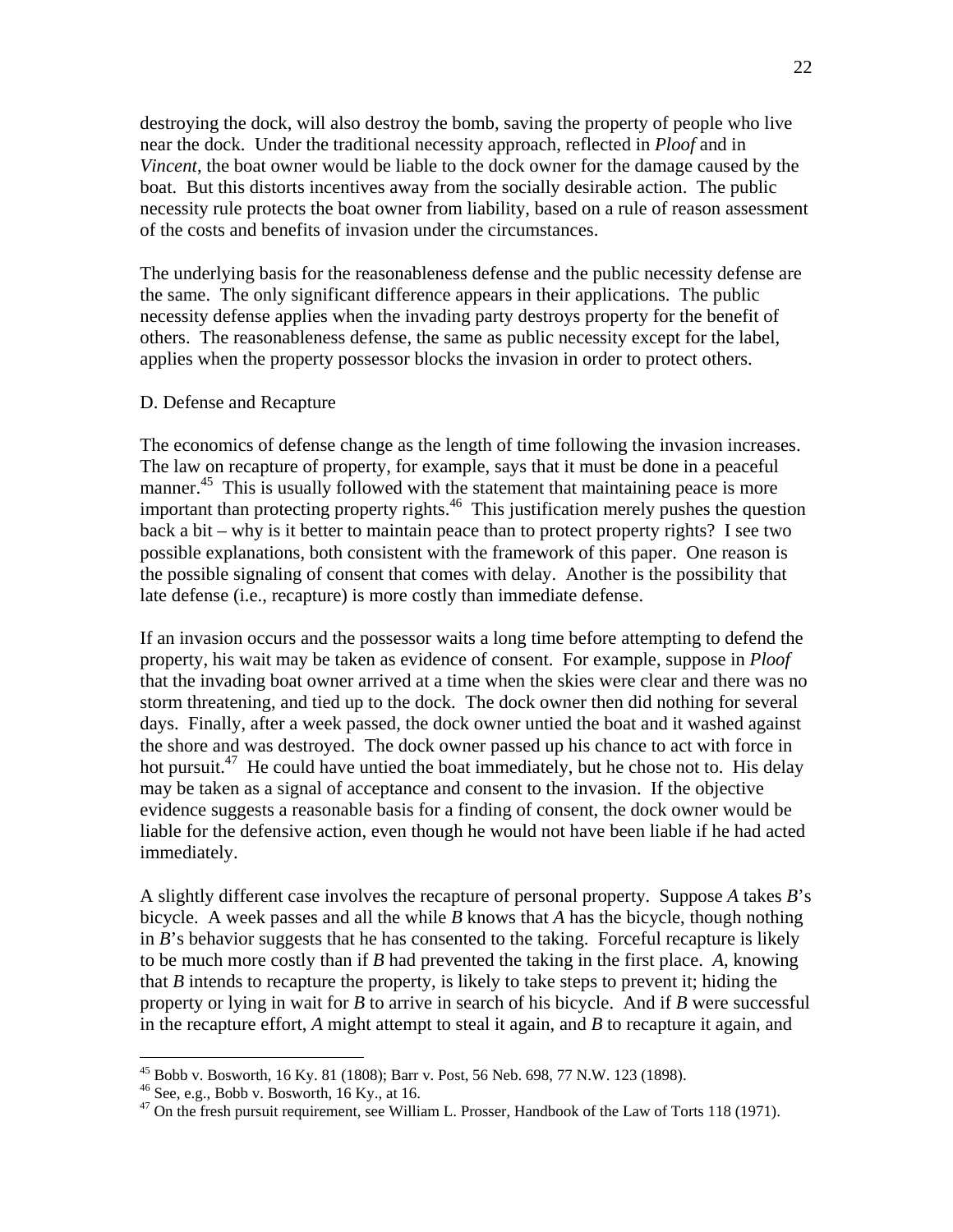so on with escalating violence.<sup>48</sup> Of course, if *B* were to think about the cost of escalating violence he would choose to go to court rather than attempt a forcible recapture. But people who have had property taken from them are unlikely to think through all of the long term costs of forcible recapture. The desire to punish, as has been suggested in experimental work,  $49$  is likely to overwhelm rational decision-making. An optimal regulatory policy would discourage forcible recapture efforts, as the law does, because of its associated costs.<sup>50</sup>

## E. Mistakes

1

Defensive conduct is one method of protecting property. The alternative is to go to court and seek an injunction to a threatened invasion, or to allow the invasion of the property right and seek compensatory and (possibly) punitive damages. Property rule protection implies that the option of going to court should result in a remedy that would effectively support the property rule.<sup>51</sup> Given this, there should be little need to use defensive measures in low transaction cost settings, because property invasions will be deterred by legal sanctions.

Within the constraints set by necessity and reasonableness doctrines, the defensive actions that are taken will tend to be socially desirable. Property rule protection implies a legal privilege to take defensive action. Within the constraints of the law, the defensive actions that are taken will enhance welfare by obviating more expensive legal remedies and by preventing welfare-reducing transfers.

Property rule protection provides an umbrella, in a sense, in which defensive action can be undertaken, within the reasonableness constraints, without risking liability to the party

<sup>&</sup>lt;sup>48</sup> Francesco Parisi, The Genesis of Ancient Liability, 3 Am L. Econ Rev. 82 (2001).

<sup>&</sup>lt;sup>49</sup> See, e.g., L.G. Telser, The Ultimatum Game and the Law of Demand, 105 The Econ. J. 1519 (1995); Rachel T.A. Croson, Information in Ultimatum Games: An Experimental Study, 30 J. Econ. Behav. & Org. 197 (1996). The results of the Ultimatum Game experiments suggest that there is an innate demand for fairness that may lead to economically irrational decisions.

<sup>&</sup>lt;sup>50</sup> If one considers the costs of retaliation cycles, it is quite plausible that a restrictive approach toward recapture would enhance welfare. In general, the external costs associated with various types of defensive conduct could explain several features of the law on defensive conduct. For example, jurisdictions vary in their treatment of certain defenses – the use of force to defend a dwelling, or the choice between retreat and defense. These differences may be due to local perceptions of the external costs (or benefits) of certain defensive actions. In a high-crime area, for example, people may view defensive conduct as having a lower social cost (or, equivalently, a greater social benefit) because it signals to predatory criminals that they will meet resistance. Accommodative views toward the use of force in defense may reflect perceptions on the ground about the signals that should be sent to predatory criminals. The notion that costs vary according to the type of defense was offered by Henry Smith, who focused on information costs, see Smith, supra note 6.

<sup>&</sup>lt;sup>51</sup> If the remedy supports the property rule, then it should, at a minimum, eradicate the incentive to invade someone's property right. In the trespass setting, that would require the damage award to eliminate any gain that might be enjoyed by an invading party. Thus, if the intentional trespasser expected to gain \$10,000 from the invasion, the damage award should be no less than \$10,000. If the injury from the trespass were only \$5,000, then the punitive damage amount should be an additional \$5,000. On the relationship between property rules and punitive damages see Hylton, Property Rules and Liability Rules, Once Again, supra note 5, at 178-183.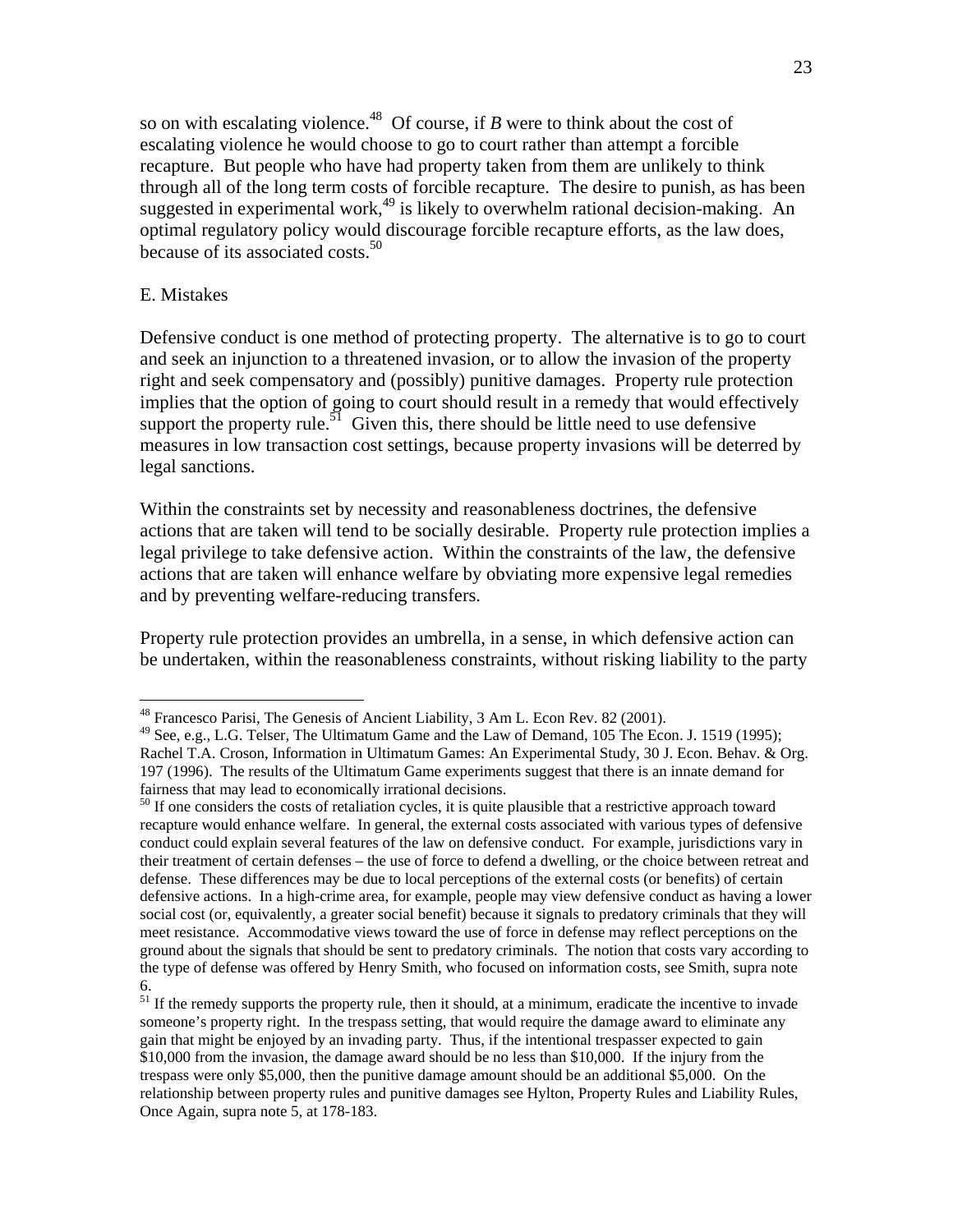protected by the property rule. Thus, where under the specific conditions the perception of the need to use force to defend property is reasonable, an honest mistake as to that perception will not be a basis for liability.<sup>52</sup> As scholars have noted, this is different from the treatment of honest mistakes by actors who are outside of the property rule umbrella, such as honest mistakes leading to trespass, which result in liability.<sup>53</sup>

The property rule's shielding of liability for honest mistakes in defense can be understood as a complement to its basic function.<sup>54</sup> Property rules protect parties from having their subjective valuations of their rights expropriated (and society from the costs that would be generated). This implies a robust shield against invasive or expropriative activity. Under this robust shield, honest mistakes in defense are privileged, and there is no duty to take care to avoid injuring a party who attempts to invade or expropriate the protected party's rights. If a party protected by a property rule were potentially liable for honest mistakes in defense, or for negligence in defense, he would be compelled to take care in the exercise of his right, which diminishes its value, and effectively permits nonprotected parties to expropriate some of its value.

I am distinguishing between the concept of taking care and that of reasonable defensive conduct. Reasonable defensive conduct implies both a reasonable perception of the need to act in defense, and a reasonable degree of force in carrying out the defensive action. These concepts are distinguishable from having a duty to take care even when you have adopted a reasonable defensive measure. For example, consider the case of a trespasser who forcefully enters the possessor's land. The law permits the possessor to use reasonable force to expel the trespasser.<sup>55</sup> Suppose the possessor warns the trespasser to flee or face a violent response. The trespasser runs toward the boundary and is injured when he falls into a hole in the ground. A duty of care in the exercise of defense might result in liability to the possessor for failing to warn the trespasser about the hole in the ground.<sup>56</sup> But such a duty of care in defense would contradict settled law on the duty to trespassers.<sup>57</sup>

<sup>&</sup>lt;sup>52</sup> William L. Prosser, Handbook of the Law of Torts at 114 (1971).<br><sup>53</sup> See, e.g., Richard A. Epstein, Cases and Materials on Torts 56 (9th ed., 2008).

<sup>&</sup>lt;sup>54</sup> Hylton, Duty in Tort Law: An Economic Approach, 75 Fordham L. Rev. 1501, 1510 (2006).

<sup>&</sup>lt;sup>55</sup> If the trespasser enters peacefully, the possessor is not permitted to use force in response, and must limit himself to a demand that the trespasser leave. If the trespasser enters forcefully (e.g., breaking down a fence), then the possessor can respond with reasonable force to expel the trespasser. See, e.g., M'Ilvoy v. Cockran, 2 A.K. Marsh, 271, 275-276 (1820).

<sup>&</sup>lt;sup>56</sup> Some recent case law has established a duty to take care in the exercise of defense, see Brown v. Robishaw, 922 A.2d 1086 (Conn. 2007) (involving self-defense and the duty to take care). However, this development should be understood as a result of the existence and importance of insurance. Because insurance policies restrict recovery to instances of negligence, litigating parties have (in essence) lobbied for an expansion of negligence doctrine in many jurisdictions. In addition, much of this conduct involves methods of defense that would have been considered unreasonable under traditional law.<br><sup>57</sup> The case where the possessor steers the trespasser toward the hole, or off of a cliff, would be different.

In that case, the possessor would have intentionally injured the trespasser, which is a basis for liability. See, e.g., Robert Addie & Sons (Colleries), Ltd. V. Dumbreck [1929] A.C. 358, 374 (H.L.); Turbeville v. Mobile Light & R. Co., 221 Ala. 91, 93-96 (1930).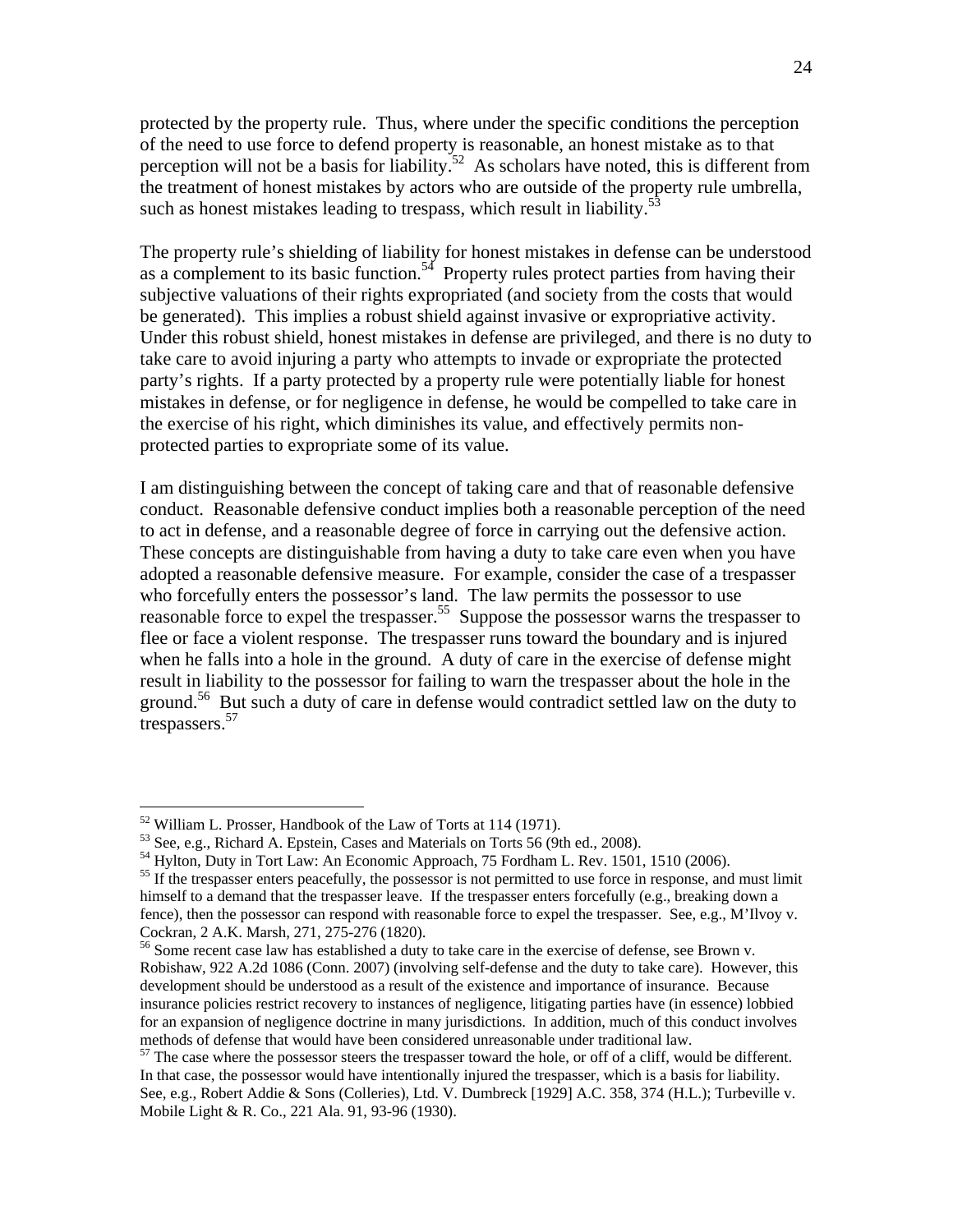This theory explains the treatment of honest mistakes under necessity doctrine. Necessity doctrine essentially flips the property rule protection from the possessor to the invader.<sup>58</sup> Interestingly, and perhaps counter-intuitively, the property rule's shield flips with the property rule. Honest mistakes that are made by the invader who is (now) protected by the necessity rule are privileged, and cannot be used as a basis for liability, as long as the invading party acts within the reasonableness constraints. If under the conditions the perception of the need to invade (under necessity) is reasonable, the invading party will not lose the property rule protection because of an honest mistake as to that perception.<sup>59</sup>

Consider honest mistakes in the recapture of personal property. If the owner of the item of personal property is dispossessed through force or through fraud, he is entitled to use force to recapture the property, as long as he acts in immediate pursuit of the invading party.<sup>60</sup> So long as the owner's perception of dispossession is reasonable, and so long as he uses reasonable force to recapture the item, honest mistakes will not be a basis for the owner's liability to the invading party. If, however, the owner voluntarily transfers the item to another person in the absence of force or fraud, he is not privileged to use force to recapture it. Moreover, he will be liable for injuries caused by his use of force even when he makes an honest mistake as to the facts that could justify the privilege to use force.

In the case of recapture of personal property, the treatment of owner and temporary possessor is similar to that under necessity doctrine. If the owner transfers the property to the temporary possessor, in the absence of force or fraud, the property rule flips, protecting the temporary possessor. In this case, the expropriation of value is less important as a justification for property rule protection than avoiding the social costs of violent efforts to recapture property.

## F. Eminent Domain, Defense, Property Rules, and Liability Rules

The theory of this paper sheds new light on the nature of eminent domain law. Calabresi and Melamed offered eminent domain as an illustration of a specific liability rule that replaces the property rule protecting the landowner in a special setting (acquisition by the state) where the cost of reaching an agreement is high because of hold-outs.<sup>61</sup> The model here shows that this description is inconsistent with the property rules framework. As in the case of necessity, eminent domain flips the property rule from the property owner to the invader (the government). This is made clear by analyzing the treatment of defense under eminent domain.

If a landowner takes defensive actions in order to prevent the government from acquiring his property, such as erecting or removing barriers, those defensive actions will be

1

 $58$  The flipping property under necessity doctrine seems to have been first noted in Richard A. Epstein, A Clear View of The Cathedral: The Dominance of Property Rules, 106 Yale L.J. 2091, 2108-2109; see also Smith, supra note 5, at 1735.

<sup>&</sup>lt;sup>59</sup> Prosser, Handbook of the Law of Torts 127 (1971).

<sup>60</sup> Id. 117-119.

 $<sup>61</sup>$  Calabresi and Melamed, supra note 3, at 1106-1108.</sup>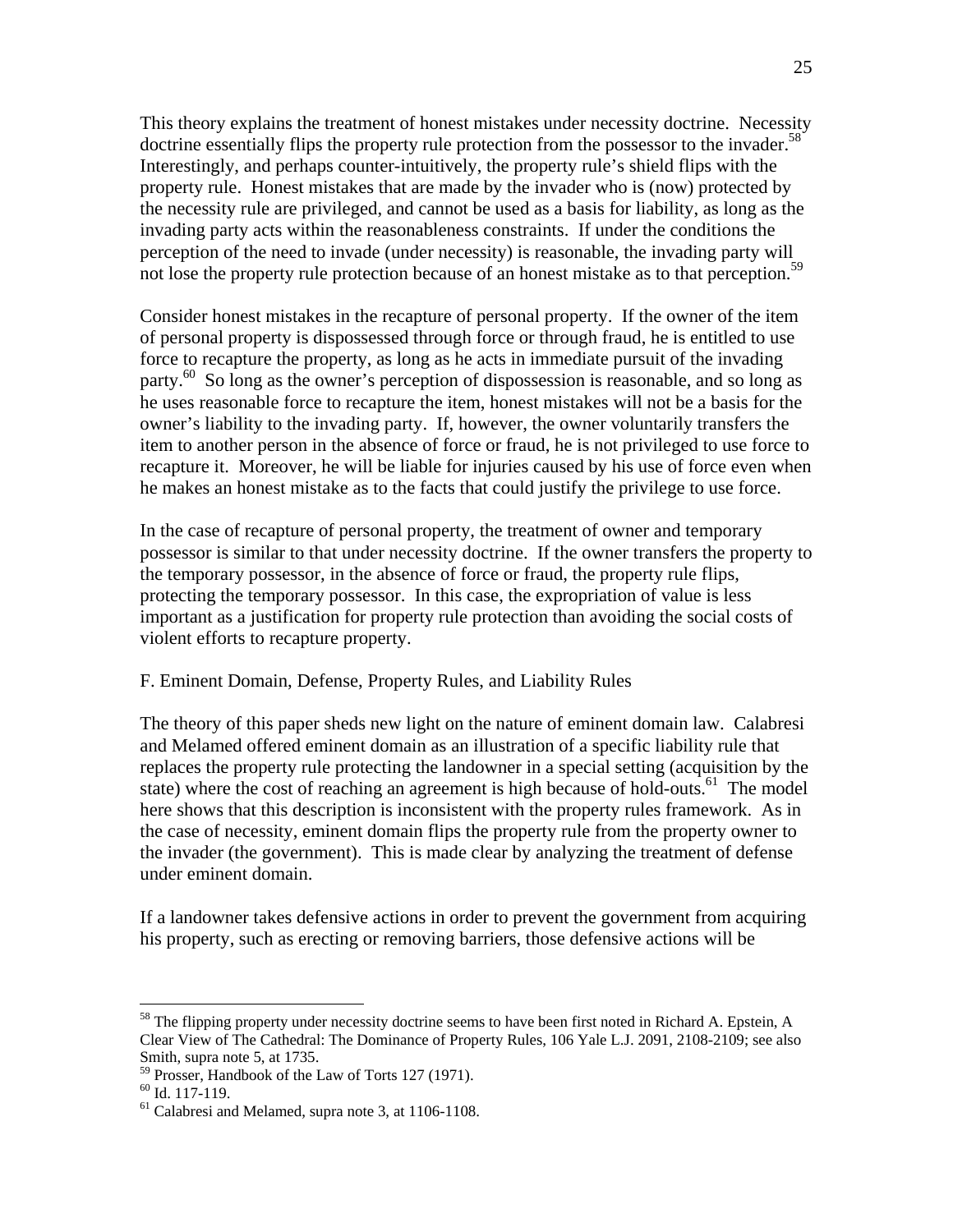enjoined.<sup>62</sup> Eminent domain strips the property owner of his privilege to use defense to retain his property. Indeed, the right to use force, in order to carry out the taking or to defend against the property owner's force, switches to the government.<sup>63</sup>

The change in the right to use defense implies that eminent domain is *not* a specific type of liability rule, as asserted by Calabresi and Melamed; it is a case where the property rule flips from the landowner to the government. To remain consistent with the necessity theory that justifies eminent domain, the value of the acquiring party's use must be greater than that of the landowner. Compensation is required under eminent domain for the same reason that it is required under necessity: to regulate the incentive to take in the first place. If the government did not have to pay compensation, it might take property under its eminent domain power for uses that are less valuable than that of the targeted landowners.

This perspective on eminent domain has the additional implication that a genuine example of a liability rule would be one that permits the owner to retain his right to use defense, while at the same time allowing the invader to take and pay a sum of money (damages or a penalty) determined by the state. This is observed in the typical illustrations where the liability rule operates, where negligence or strict liability rules apply. A driver certainly has a legal privilege to take defensive actions in order to avoid injury from another driver's negligence. A landowner certainly can take defensive actions to avoid injury from an adjoining landowner's negligence or introduction of a nuisance or an abnormally dangerous activity.<sup>64</sup> Because of the privilege to use defense, these instances are proper illustrations of the liability rule. The defenses that are used will be regulated by the reasonableness and necessity doctrines surveyed in this paper.

An additional implication of this analysis is that the privilege to use defense is the fundamental component of the property rule. Calabresi and Melamed define the property rule elliptically by saying that "an entitlement is protected by a property rule to the extent that someone who wishes to remove the entitlement from its holder must buy it from him in a voluntary transaction in which the value of the entitlement is agreed upon by the seller".<sup>65</sup> An alternative and more descriptive definition of the property rule is that it authorizes the entitlement holder to use defense to protect his entitlement, and to use available legal remedies (damages, injunctions) to prevent, deter, or cancel the effects of a nonconsensual transfer of his entitlement. Still, the Calabresi and Melamed definition is appropriate because it leaves entirely open the means by which the entitlement is

 $62$  See, e.g., Stringer v. United States, 471 F.2d 381 (1973). The government erected barricades in order to take the plaintiff's property, and the plaintiff removed the barricades. The government sued successfully for damages for the removal of the barricades. The court noted that the only remedy available to the property owner is a lawsuit.

<sup>&</sup>lt;sup>63</sup> This is a necessary implication of *Stringer*, supra note 61, and background law. If the government can use force to seize property under eminent domain, and the property possessor has no legal self-help remedy, then clearly actions by the government to defend against the possessor's efforts to prevent the seizure are privileged.

<sup>64</sup> However, the landowner is not *required* by the law to take a defensive action in order to avoid a finding of contributory negligence, see Leroy Fibre Co. v. Chicago, M. & St. P. Ry., 232 U.S. 340 (1914). 65 Calabresi and Melamed, supra note 3, at1092.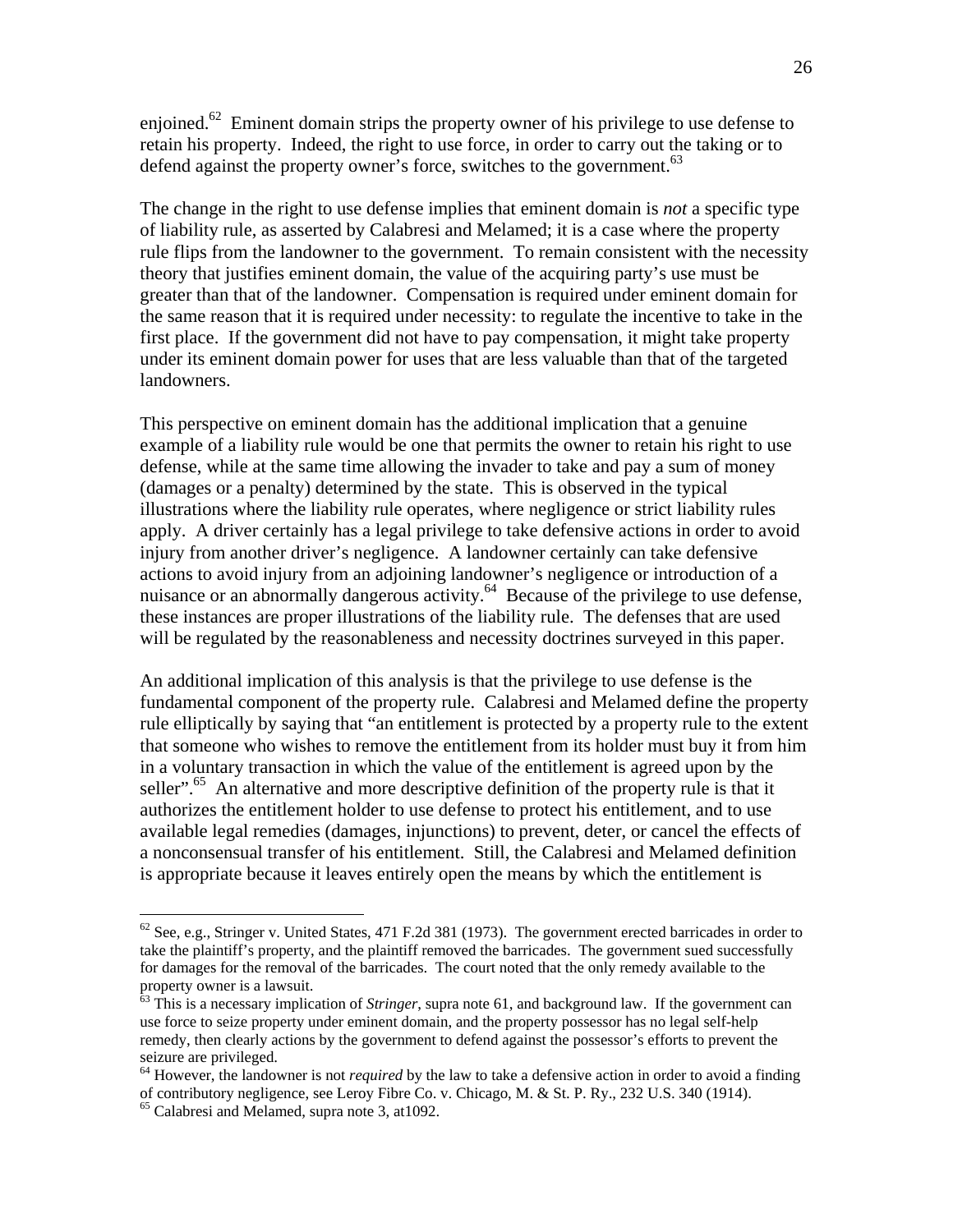protected. It happens that the primary protection mechanism is defense, rather than the instruments provided by the courts. When the property rule flips, the privilege to use defense flips with it. This implies that the property rule carries with it the privilege of defense. There are, however, settings in which the entitlement holder loses the right to enjoin or even to sue for compensation, but he retains the privilege to use defense to protect his entitlement. For example, the law provides no formal protection, in the form of damages or injunction, to an owner whose property is encroached upon by a tree growing on a neighboring property.<sup>66</sup> But the law permits the property owner to take defensive action by cutting the branches or roots encroaching on his property. The property rule protects the entitlement owner, but only by privileging his use of defense.

#### G. Instinctive Defense

The conclusion that defensive action is socially desirable within the constraints of tort law does not necessarily apply to instinctual conduct. Much of self defense is instinctual and probably genetically hard-wired. There are few people, if any, who would not act immediately to prevent the theft of their property.

In a specific instance of action, instinctual defensive conduct is unlikely to conform to any welfare principles. The primary goal of the actor is the maintenance of his possessions or even survival, and there is little time for him to rationally think through consequences. In the overall history of humans, instinctual self defense probably has developed through evolution as a stable response to conduct that threatens immediate injury. It provides a credible threat of retaliation to any first attacker, and therefore reduces the likelihood of the initial attack. Given this benefit, instinctual self defense probably has served a welfare-enhancing purpose in the long run.

I am considering the most common types of instinctive defensive conduct, such as the typically reflexive effort to block a punch in the face. An expansive notion of instinctive action could incorporate a wide range of behavior that we would ordinarily view as aggressive. Given that some degree of aggression is genetically hard-wired by evolutionary pressure,  $67$  much offensive conduct could be interpreted as instinctive, and perhaps defensive in some sense, as well.68 I am not embracing such an expansive view of instinctive defense here.

In terms of the law, instinctual self defense is treated differently from rational self defense. Instinctive, gut-level action would not satisfy the legal definition of an intentional tort. It is not the volitional act of a rational agent, as the court required of an intentional tort in *Scott v. Shepherd*. 69 Imposing liability for instinctual acts of defense would only reduce social welfare.

<sup>66</sup> See, e.g., Michalson v. Nutting, 175 N.E. 490 (Mass. 1931); Robinson v. Clapp, 32 A. 939 (Conn. 1895); Smith v. Holt, 174 Va. 213, 5 S.E.2d 492 (1939); Ponte v. DaSilva, 388 Mass. 1008, 1010, 446 N.E.2d 77, 78 (1983).

 $^{67}$  Konrad Lorenz, On Aggression (1963).

<sup>68</sup> Randy Thornhill and Craig T. Palmer*,* A Natural History of Rape: Biological Bases of Sexual Coercion (Cambridge, MA: The MIT Press, 2000).

 $69$  96 Eng. Rep. 525 (K.B. 1773).